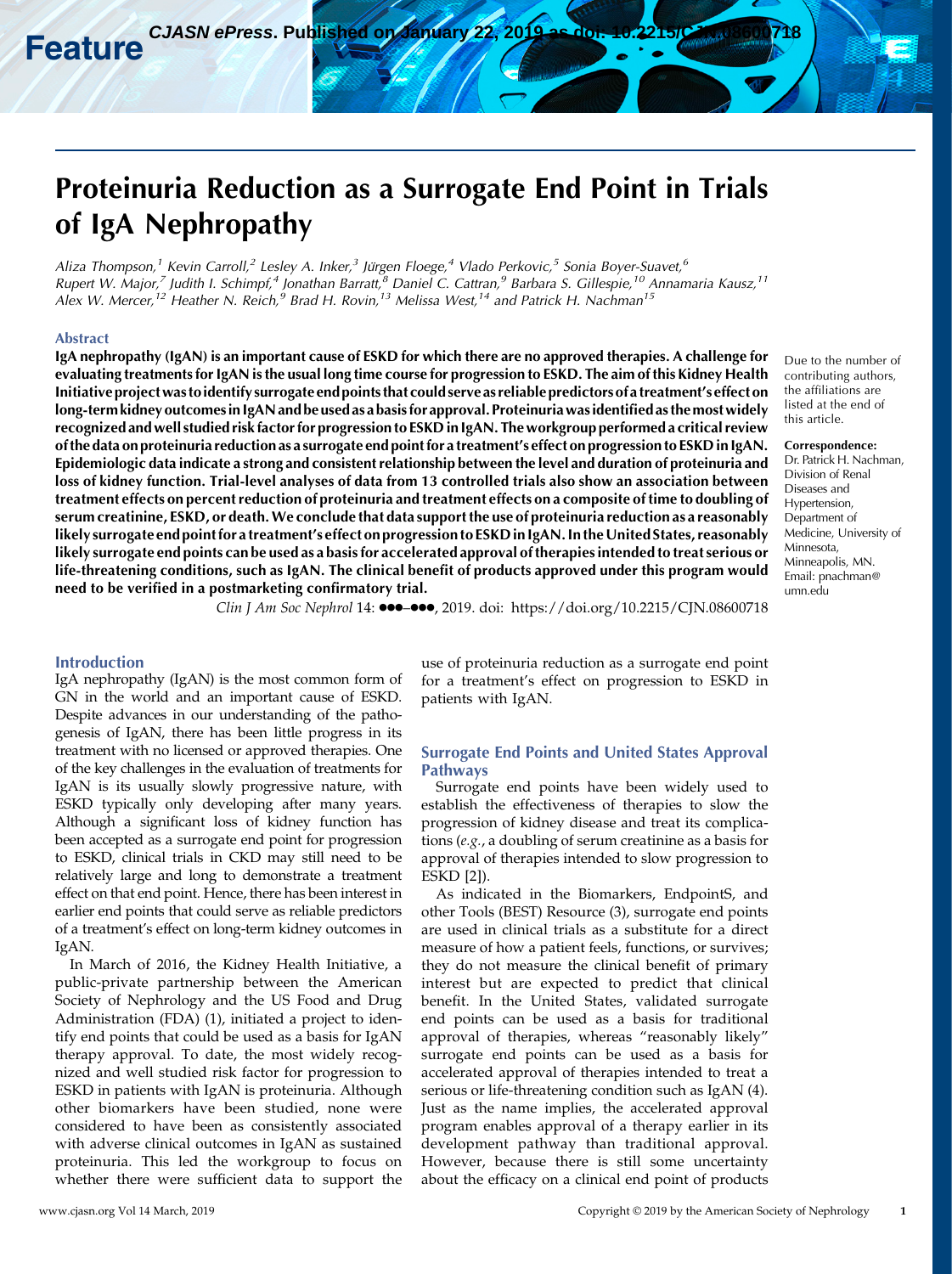granted approval under this program, a postmarketing trial is typically required to verify the clinical benefit. Of note, the accelerated approval program is the only pathway in the United States that provides the FDA the mechanism to resolve issues related to effectiveness (i.e., verify the benefit) in the postmarketing setting.

## Evidentiary Considerations Related to Surrogate End Points

From a drug development perspective, it is important to distinguish between "surrogate end points" and biomarkers. A biomarker is a defined characteristic that is measured as an indicator of normal biologic processes, pathogenic processes, or responses to an exposure or intervention, including therapeutic interventions (3,5). For example, biomarkers may be used in drug development to enrich a trial population with patients who are more likely to progress to an outcome of interest over the course of a trial or select a population that is more likely to respond to a particular intervention. Of note, biomarkers that perform well in identifying patients at risk of a particular outcome may not perform well when used as a surrogate end point to predict the effect of an intervention on that same clinical outcome in a trial. This can happen for a number of reasons—sometimes the biomarker is not on the causal pathway; drugs can also have offtarget adverse effects that work through pathways that are independent of the biomarker. For further discussion of this issue and examples, see the referenced review (6).

The BEST glossary classifies surrogate end points as "validated," "reasonably likely," and "candidate" surrogate end points, on the basis of their level of clinical validation. Factors that are considered when assessing whether a surrogate end point is a validated surrogate end point include (1) the biologic plausibility of the relationship between the surrogate end point and clinical outcome of interest, (2) the strength and consistency of the epidemiologic data supporting the relationship, and (3) whether treatment effects on the surrogate end point have been shown to predict treatment effects on the clinical outcome of interest using different types of interventions. The evidence supporting a reasonably likely surrogate end point falls short of that needed to support its use as a validated surrogate end point and may include epidemiologic, therapeutic, pathophysiologic, or other evidence. General factors that should be considered when assessing whether a surrogate end point is reasonably likely to predict a meaningful clinical benefit are addressed in the FDA's Guidance for Industry titled Expedited Programs for Serious Conditions— Drugs and Biologics (7). As noted in that guidance, an important consideration is how well a disease process is understood, and whether the disease process is complex and/ or multiple causal pathways are thought to exist. In general, it can be difficult to determine whether an effect on a surrogate end point will translate into a clinical benefit when a disease process is complex and/or poorly understood.

## Identifying Patients at High Risk of Progression

It is well recognized that the severity and course of disease vary considerably among patients with IgAN (8,9).

Whereas some patients have an indolent disease with an excellent prognosis with supportive therapy alone, others experience loss of kidney function over years, and a minority may suffer a rapid progression to ESKD over weeks or months. When evaluating the effect of therapeutic interventions in IgAN, it is important that clinical trials enrich the study population with patients at greater risk of disease progression. It is also important to recognize risk factors of progression in interpreting and comparing the results of past clinical studies, on the basis of the patient populations they have included.

To date, the most well studied and consistent clinical risk factors of progression of IgAN are histopathology, decreased GFR, sustained proteinuria, and hypertension. Of these factors, decreased GFR and sustained proteinuria are most commonly used to enrich trials for patients at high risk of progression. Other risk factors for disease progression in IgAN include genetic and demographic factors, such as race and ethnicity, and laboratory findings.

Patients with decreased GFR at diagnosis of IgAN (e.g., eGFR $<$ 60 ml/min per 1.73 m<sup>2</sup>) are at higher risk of progression to ESKD (10,11). Although patients with severe kidney dysfunction (e.g.,  $e$ GFR $<$ 30 ml/min per 1.73 m<sup>2</sup>) are at greatest risk of reaching ESKD, these patients have usually been excluded from clinical trials because of concern that the disease is too advanced to respond to immune-modulating therapy or that the risks of therapy may outweigh the potential benefits. In general, when selecting criteria for enrollment, it is important to consider patients for whom a drug may provide benefit on the basis of its mechanism of action and targeted effect. For example, somewhat different patient populations may benefit from treatments targeting inflammation versus those targeting fibrosis. Histopathology findings have also been incorporated in the patient selection criteria of some more recent clinical trials (e.g., clinicaltrials.gov identifier: NCT02808429, NCT02062684), reflecting the recent advances made in understanding histologic predictors of progression (12–16). However, when the interval between the biopsy and enrollment is long or treatment has been used, histopathology findings may well have changed and may no longer be reliable indicators of the level of disease "activity" at the time of trial enrollment (with the possible exception of exclusionary criteria on the basis of irreversible glomerular sclerosis or tubule-interstitial scarring). Overall, of the main risk factors of progression identified to date, the presence of significant proteinuria, especially if it is persistent despite antihypertensive and renin-angiotensin system blockade, is the most commonly used inclusion criterion for clinical trials in IgAN. The rationale for this is elaborated in the subsequent section.

## Rationale for Focusing on Proteinuria as a Surrogate End Point

At the start of the project, the workgroup considered a number of candidate surrogate end points for clinical trials in IgAN, including proteinuria, biopsy findings, and other urine and serum biomarkers that are under active investigation in IgAN. Therapies for IgAN may be expected to result in the resolution of histopathologic signs of ongoing "active" GN (e.g., mesangial hypercellularity, endocapillary proliferation, glomerular crescents).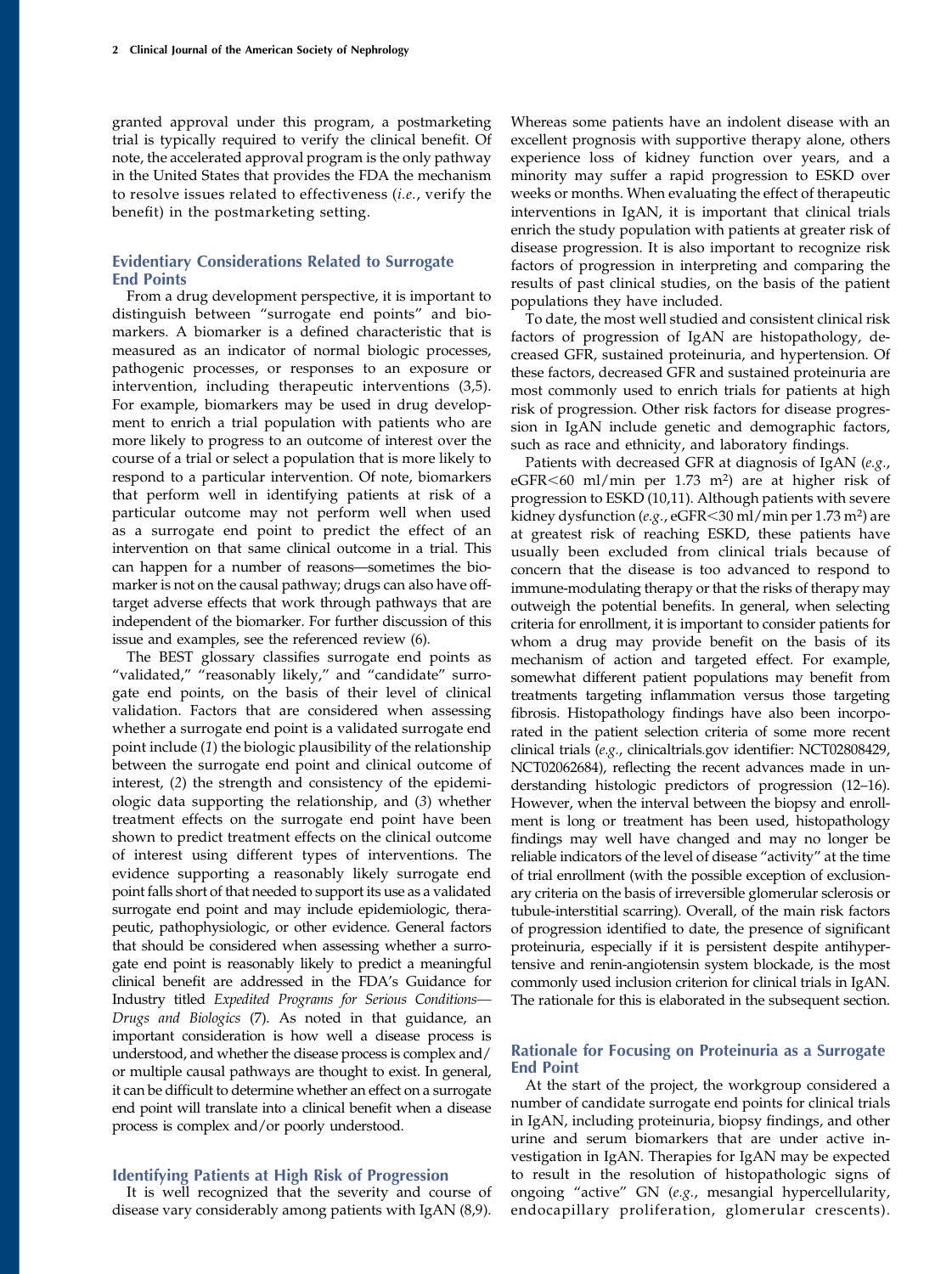|                                   |          |                                                   |                                                             |                                                                    | <b>Baseline Characteristics</b> |                                        |                                                                                                                                                                                              |                                        |                                        | Change in Proteinuria Significantly Associated with Outcome                                                                                                                                                                                                                     |
|-----------------------------------|----------|---------------------------------------------------|-------------------------------------------------------------|--------------------------------------------------------------------|---------------------------------|----------------------------------------|----------------------------------------------------------------------------------------------------------------------------------------------------------------------------------------------|----------------------------------------|----------------------------------------|---------------------------------------------------------------------------------------------------------------------------------------------------------------------------------------------------------------------------------------------------------------------------------|
| Study                             | $\cal N$ | Outcome                                           | Follow-Up<br>(yr)                                           | Race/<br>Ethnicity                                                 | Proteinuria, g/d                | eGFR, ml/min<br>per $1.73 \text{ m}^2$ | Measure of Proteinuria                                                                                                                                                                       | Unadjusted/<br>Univariable<br>Analysis | Adjusted/<br>Multivariable<br>Analysis | Variables Included in<br>Adjusted Analysis                                                                                                                                                                                                                                      |
| Bartosik<br><i>et al.</i> (35)    | 298      | Rate of creatinine<br>clearance<br>decrease       | 6                                                           | 65% white, 3%<br>black, 17%<br>Asian, 15%<br>other                 | $2.3 \pm 2.3$                   | $76 + 35$                              | Proteinuria/24 h                                                                                                                                                                             | Yes                                    | Yes                                    | MAP during follow-up,<br>proteinuria at baseline,<br>proteinuria during<br>follow-up (Lee<br>classification)                                                                                                                                                                    |
| Donadio et al.<br>$(44)$ , IgAN 1 | 91       | <b>ESKD</b>                                       | Median 5.8                                                  | $\mbox{\sc ND}$                                                    | <b>ND</b>                       | ND                                     | Proteinuria/24 h, slope<br>of urine protein over<br>prior year                                                                                                                               | Yes                                    | Yes                                    | Urine protein (1-yr<br>measurement and slope);<br>SCr (1-yr measurement                                                                                                                                                                                                         |
| Donadio et al.<br>$(44)$ , IgAN 2 | 63       | <b>ESKD</b>                                       | Median 1.6                                                  | $\rm ND$                                                           | ND                              | ND                                     | Proteinuria/24 h, slope<br>of urine protein over<br>prior year                                                                                                                               | Yes                                    | Yes                                    | and slope), hypertension<br>at 1 yr and glomerular<br>score at biopsy                                                                                                                                                                                                           |
| Reich et al. (29)                 | 542      | Rate of creatinine<br>clearance<br>decrease       | Mean 6.5 SD<br>4.9, range<br>$1 - 26.3$                     | 50% white, 3%<br>black, 23%<br>Asian, 10%<br>other, 14%<br>unknown | $2.37 \pm 2.5$                  | $77 + 33$                              | Proteinuria/24 h. TA-P:<br>average of the mean<br>of every 6-mo<br>measurements                                                                                                              | Yes                                    | Yes                                    | Proteinuria (baseline and<br>during follow-up), MAP<br>(baseline and during<br>follow-up), average<br>number of BP<br>medications during<br>follow-up, exposure to<br>RAS blockade                                                                                              |
| Berthoux<br><i>et al.</i> (45)    | 332      | Death or dialysis                                 | Mean 12.9 SD<br>9.5, median<br>11.3, range<br>$0.01 - 56.0$ | White (North<br>African<br>patients<br>were<br>excluded)           | $0.97 \pm 1.44$                 | $74.7 \pm 28.3$                        | Protein/24 h. Reduction<br>of proteinuria<br>defined as<br>proteinuria $<$ 1 g/d<br>after $>2$ yr of FU                                                                                      | Yes                                    | Yes                                    | Hypertension,<br>proteinuria $\geq$ 1 g/d, and<br>global optical score of<br>$\geq$ 8, ARR scoring<br>(number of these)<br>simplified dichotomous<br>risk factors present at<br>diagnosis)                                                                                      |
| Le $et al. (30)$                  | 1155     | <b>ESKD</b>                                       | Median 5.4<br>IOR 4.1-7.2                                   | Chinese                                                            | 0.89 (IQR 0.51-1.59)            | $89 + 33$                              | TA-P $>1$ or 0.5–1.0 or<br>$<$ 0.5 g/d TA-P: area<br>under the curve of<br>proteinuria during<br>follow-up divided by<br>the years of total<br>follow-up                                     | Yes                                    | Yes                                    | TA-P, time-average<br>microscopic hematuria,<br>eGFR at biopsy and<br>TA-MAP                                                                                                                                                                                                    |
| Tesar et al. (32)                 | 1147     | Rate of kidney<br>function decline<br>and/or ESKD | Median 4.7<br>IOR 2.4-7.9<br>Minimum 1                      | Majority white                                                     | 1.3 (IQR $0.6-2.6$ )            | $73 + 30$                              | Proportion of<br>individuals with an<br>initial proteinuria >1<br>g/d that achieved<br>proteinuria<1 g/d<br>during follow-up.<br>Proteinuria changes<br>before, during, and<br>after therapy | Yes                                    | Yes (propensity<br>score matched)      | Propensity score on the<br>basis of: age, sex, eGFR,<br>proteinuria, any<br>immunosuppression<br>before the biopsy,<br>pathology findings, TA-P,<br>TA-BP, time-average<br>number of BP medications,<br>proportion of the follow-<br>up under RAS blockade,<br>use of fish oil. |

Table 1. Summary data on the association of proteinuria reduction with long-term kidney and patient outcomes from cohort studies of patients with IgAN

MAP, mean arterial pressure; IgAN, IgA nephropathy; ND, not done; SCr, serum creatinine; TA-P, time average proteinuria; RAS, renin angiotensin system; FU, follow-up; ARR score, absolute kidney risk score on the basis of the presence of hypertension, proteinuria, and severity of histologic changes; IQR, interquartile range; TA-MAP, time-average mean arterial pressure; TA-BP, time average blood pressure.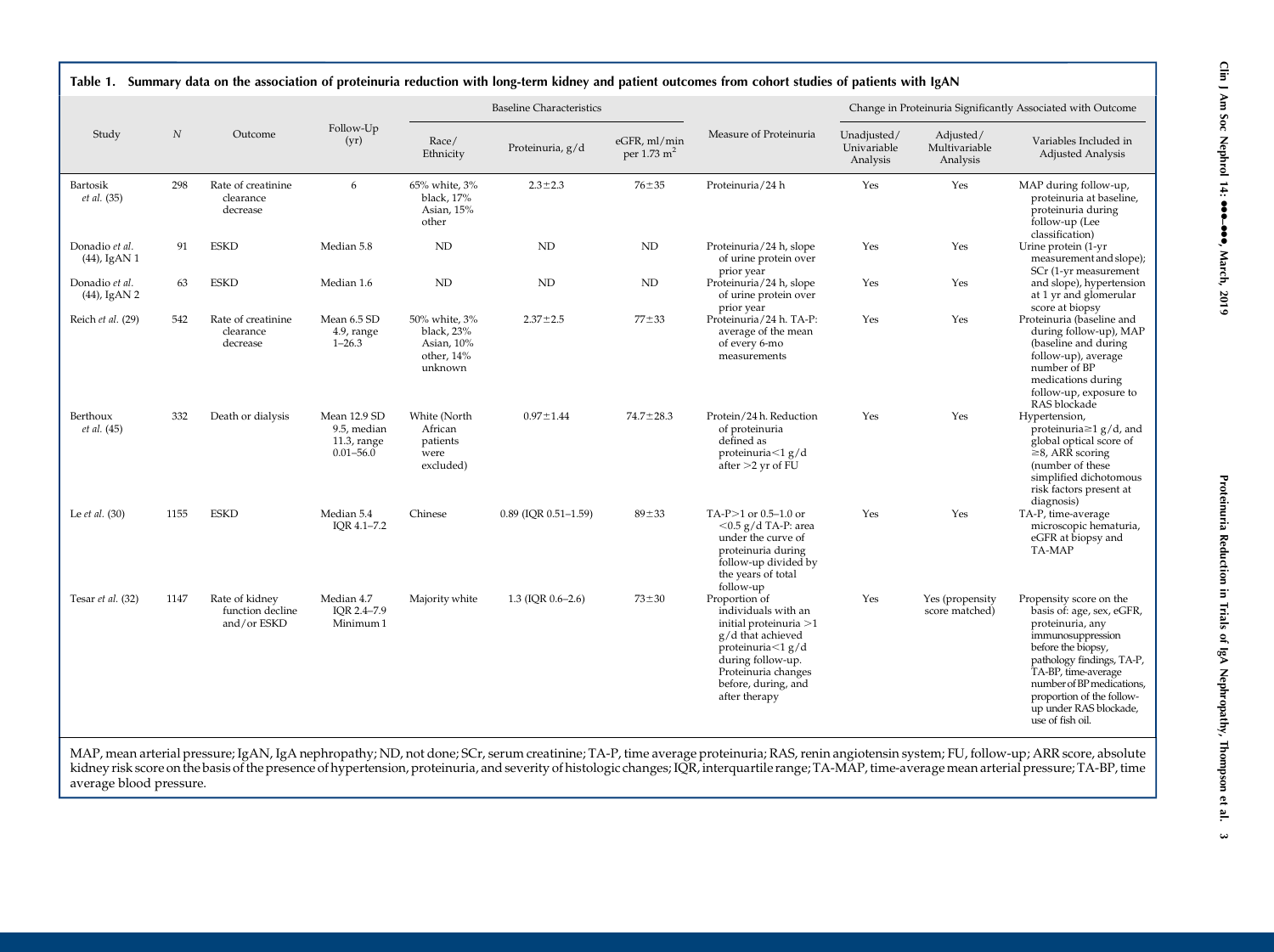|                               |                  |                                                                                   |                                    |                                                                  | <b>Baseline Characteristics</b>                                                 |                                                                                     |                                                                                                                              |                                              | Change in Proteinuria Significantly Associated with<br>Outcome |                                                                                                                                              |
|-------------------------------|------------------|-----------------------------------------------------------------------------------|------------------------------------|------------------------------------------------------------------|---------------------------------------------------------------------------------|-------------------------------------------------------------------------------------|------------------------------------------------------------------------------------------------------------------------------|----------------------------------------------|----------------------------------------------------------------|----------------------------------------------------------------------------------------------------------------------------------------------|
| Study                         | $\boldsymbol{N}$ | Primary Outcome                                                                   | Follow-Up (yr)                     | Race/Ethnicity                                                   | Proteinuria g/d                                                                 | eGFR ml/min<br>per $1.73 \text{ m}^2$                                               | Measure of<br>Proteinuria                                                                                                    | Unadjusted/<br>Univariable<br>Analysis       | Adjusted/<br>Multivariable<br>Analysis                         | Variables Included<br>in Adjusted<br>Analysis                                                                                                |
| Donadio<br><i>et al.</i> (46) | 106              | Increase $\geq 50\%$ in<br>serum creatinine                                       | Mean 6.4,<br>median 6.8            | 97% white                                                        | Fish oil $2.55 \pm 1.71$ ,<br>placebo $3.22 \pm 3.21$                           | Creatinine clearance fish<br>oil 82±30, placebo<br>$81 + 27$                        | Proteinuria/24 h                                                                                                             | <b>ND</b>                                    | ND                                                             |                                                                                                                                              |
| Donadio<br><i>et al.</i> (47) | 73               | Slope in serum<br>creatinine                                                      | Minimum 2                          | 92% white                                                        | Low-dose fish oil 1.79<br>(0.76, 2.57), high-dose<br>fish oil 1.52 (0.70, 3.60) | Serum creatinine low-<br>dose fish oil 2.1 (0.7),<br>high-dose fish oil<br>2.3(0.7) | Proteinuria/24 h                                                                                                             | ND                                           | ND                                                             |                                                                                                                                              |
| Katafuchi<br>et al. (48)      | 90               | Change in urine<br>protein excretion<br>from baseline                             | Mean 5.4                           | Asian (Japan)                                                    | Steroid $2.2 \pm 2$ , control<br>$1.1 \pm 0.9$                                  | Creatinine clearance<br>steroid 90.8±27.3,<br>control $90.5 \pm 26.1$               | <b>UPCR</b>                                                                                                                  | No                                           | ND                                                             |                                                                                                                                              |
| Maes et al. (49)              | 34               | Decrease $\geq$ 25% in<br>inulin clearance<br>during the 3-yr<br>treatment period | All for 3 yr                       | $>90\%$ white                                                    | MMF $1.9 \pm 0.3$ , placebo<br>$1.3 \pm 0.4$                                    | Inulin clearance MMF<br>73 $\pm$ 5, placebo 69 $\pm$ 7                              | Proteinuria/24 h                                                                                                             | <b>ND</b>                                    | ND                                                             |                                                                                                                                              |
| Frisch et al. (50)            | 32               | 50% increase in<br>baseline serum<br>creatinine                                   | Mean 1.3, range<br>$0.1 - 2.5$     | 72% white, 16%<br>Asian, 12%<br>Hispanic                         | MMF $2.7 \pm 1.6$ ,<br>placebo $2.7 \pm 1.4$                                    | Creatinine clearance<br>MMF $57 \pm 28.6$ ,<br>placebo 75±42.3                      | Proteinuria/24 h                                                                                                             | No                                           | ND                                                             |                                                                                                                                              |
| Li et al. (43)                | 109              | Time to doubling of<br>baseline serum<br>creatinine level or<br><b>ESKD</b>       | All for 2 yr                       | Chinese (Hong<br>Kong)                                           | Placebo $2.3 \pm 1.7$ ,<br>valsartan $1.8 \pm 1.2$                              | Placebo 87±36, valsartan<br>$87 + 36$                                               | Proteinuria/24 h                                                                                                             | Yes                                          | Yes                                                            | Average BP,<br>treatment,<br>proteinuria                                                                                                     |
| Lv et al. (37)                | 63               | 50% increase in serum<br>creatinine                                               | Mean 2.3, SD 0.6,<br>range $1.3-4$ | Chinese                                                          | Cilazapril $2.0 \pm 0.8$ ,<br>cilazapril and steroid<br>$2.5 \pm 0.9$           | MDRD cilazapril 101.5,<br>cilazapril and steroid<br>101.2                           | Proteinuria/24 h TA-P<br>was defined as the<br>average of the mean<br>of every 6-mo period<br>of proteinuria<br>measurements | Yes                                          | Yes                                                            | "Sex, age, kidney<br>function,<br>hypertension,<br>proteinuria, TA-<br>MAP, TA-P, and<br>treatment"                                          |
| Manno et al. (51)             | 97               | Combination of<br>doubling of baseline<br>serum creatinine or<br><b>ESKD</b>      | Median 5,<br>range 3-9             | ND (Italian study)                                               | Ramipril 1.5 (1.4-2.3),<br>prednisolone and<br>ramipril 1.7 (1.2-2.5)           | MDRD ramipril $97.5\pm$<br>27.7, prednisolone and<br>ramipril $100.4 \pm 26.1$      | Proteinuria/24 h                                                                                                             | Yes during the<br>first 2 yr of<br>follow-up | ND                                                             |                                                                                                                                              |
| Tang et al. (52)              | 40               | ESKD and doubling of<br>serum creatinine                                          | 6 yr for all<br>participants       | 100% Chinese                                                     | MMF $1.8 \pm 0.21$ , control<br>$1.87 \pm 0.28$                                 | MMF $52.5 \pm 4.40$ , control<br>$50.0 \pm 4.51$                                    | Proteinuria/24 h and<br>ACR changes from<br>baseline to each time<br>point                                                   | Yes                                          | Yes                                                            | "Age, gender, BP,<br>and histologic<br>score"                                                                                                |
| Pozzi et al. (53)             | 207              | 50% increase in serum<br>creatinine                                               | Median 4.9, IQR<br>$3.0 - 6.4$     | Does not state, 27<br>Swiss and Italian<br>nephrology<br>centers | $2.0$ (IQR $1.5-3.0$ )                                                          | MDRD 66 (48-87)                                                                     | 24 h collection.<br>"Proteinuria over<br>time." Absolute<br>reduction.                                                       | Yes                                          | Yes                                                            | Age, sex, systolic<br>BP.<br>antihypertensive<br>medications,<br>RAS blocker,<br>complete<br>remission of<br>proteinuria,<br>treatment group |

## $\sqrt{\frac{1}{100}}$  Summary data on the association of proteinuria reduction with long-term kidney and patient outcomes from randomized clinical trials in IgA nephropathy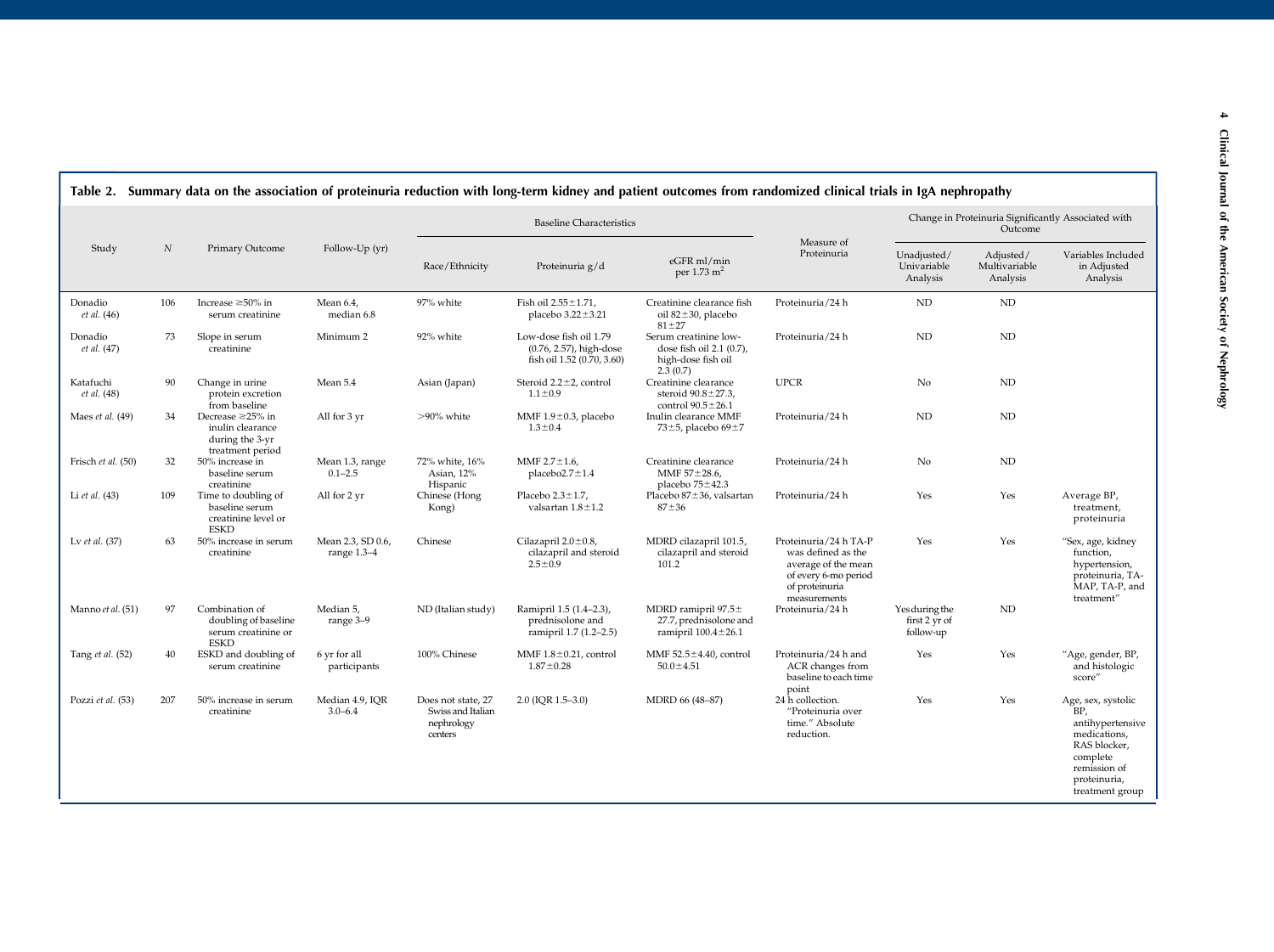| Table 2. (Continued)                    |                  |                                                                                                                                                                                                                              |                                                    |                                                             |                                                                                            |                                                                                           |                                                                                                                                                                                           |                                        |                                                                |                                                                                          |
|-----------------------------------------|------------------|------------------------------------------------------------------------------------------------------------------------------------------------------------------------------------------------------------------------------|----------------------------------------------------|-------------------------------------------------------------|--------------------------------------------------------------------------------------------|-------------------------------------------------------------------------------------------|-------------------------------------------------------------------------------------------------------------------------------------------------------------------------------------------|----------------------------------------|----------------------------------------------------------------|------------------------------------------------------------------------------------------|
|                                         |                  |                                                                                                                                                                                                                              |                                                    |                                                             | <b>Baseline Characteristics</b>                                                            |                                                                                           |                                                                                                                                                                                           |                                        | Change in Proteinuria Significantly Associated with<br>Outcome |                                                                                          |
| Study                                   | $\boldsymbol{N}$ | Primary Outcome                                                                                                                                                                                                              | Follow-Up (yr)                                     | Race/Ethnicity                                              | Proteinuria g/d                                                                            | eGFR ml/min<br>per 1.73 m <sup>2</sup>                                                    | Measure of<br>Proteinuria                                                                                                                                                                 | Unadjusted/<br>Univariable<br>Analysis | Adjusted/<br>Multivariable<br>Analysis                         | Variables Included<br>in Adjusted<br>Analysis                                            |
| Pozzi et al. (54)                       | 46               | 50% increase in plasma<br>creatinine from<br>baseline                                                                                                                                                                        | Median 4.5, IQR<br>$2.9 - 6.1$                     | Does not state                                              | 2.4 (IQR 1.5-3.8)                                                                          | MDRD 25 (20-31), C-G 34<br>$(25-41)$                                                      | Proteinuria/24 h.<br>Absolute reduction<br>from baseline, 6 mo,<br>12 mo, then yearly to<br>end of follow-up                                                                              | Yes                                    | Yes                                                            | Sex, proteinuria,<br>antihypertensive<br>medications,<br>RAS blocker.<br>treatment group |
| Rauen et al.<br>(STOP-<br>IgAN $)$ (39) | 162              | UPCR $\leq$ 0.2 g/g and<br>decrease in EPI<br>eGFR of $\leq$ 5 ml/min<br>per $1.73 \text{ m}^2$ from<br>baseline eGFR,<br>decrease in the EPI<br>eGFR of at least 15<br>ml/min per 1.73 m <sup>2</sup><br>from baseline eGFR | $0.5$ yr run-in $3$ -yr<br>for trial               | Does not state, 32<br>German<br>nephrology<br>centers       | Supportive $1.6 \pm 0.7$ g/d,<br>supportive plus<br>immunosuppression<br>$1.8 \pm 0.8$ g/d | EPI supportive $57.4\pm$<br>24.9, supportive plus<br>immunosuppression<br>$61.1 \pm 29.0$ | Proteinuria/24hduring<br>the run-in phase,<br>switch to UPCR<br>during the<br>randomized,<br>controlled trial phase                                                                       | ND                                     | No (RCT)                                                       |                                                                                          |
| Lv et al. 2017<br>(TESTING)<br>(40)     | 262              | 40% decrease in eGFR.<br>ESKD, and death<br>due to kidney<br>failure                                                                                                                                                         | Median 2.1 yr, no<br>IOR stated for<br>whole study | 95.8% Chinese,<br>$3.1\%$ white.<br>1.1% Southeast<br>Asian | Methylprednisolone<br>$2.55 \pm 2.45$ , placebo<br>$2.23 \pm 1.11$                         | EPI methylprednisolone<br>$60.0 \pm 24.8$ , placebo<br>$58.6 \pm 25.2$                    | Proteinuria reduction<br>(TA-P). Proteinuria<br>remission defined as<br>$<$ 200 mg/24 h and<br>partial proteinuria<br>remission defined as<br>$<$ 50% of baseline<br>and $\leq$ 1 g/24 h. | Yes (RCT)                              | No (RCT)                                                       |                                                                                          |

ND, not done; UPCR, urine protein-to-creatinine ratio; MMF, mycophenolate mofetil; MDRD, modification of diet in renal disease equation for estimating GFR; TA-P, time average proteinuria; TA-MAP, time-average mean arterial pressure; ACR, albumin-to-creatinine ratio; IQR, interquartile range; C-G, Cockroft-Gault equation for estimating creatinine clearance; RAS, renin angiotensin system; STOP-IgA, STOP-IgAN trial; EPI, epidemiology collaboration (CKD-EPI) equation for estimating GFR; RCT, randomized, controlled trial.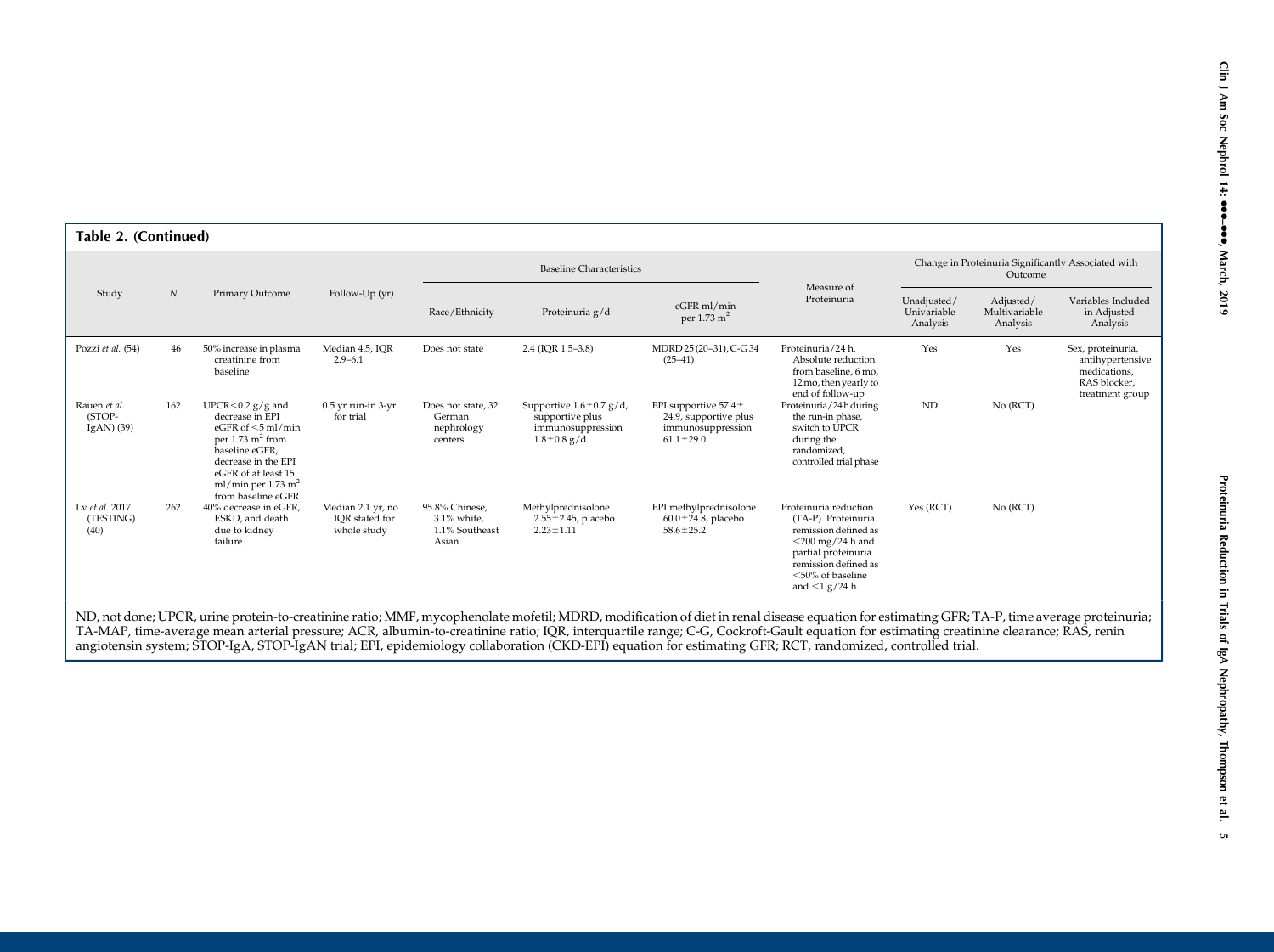Although small studies of repeat kidney biopsy specimens suggest that "active" lesions in IgAN may change with therapy (17–20), the association between short-term pathologic changes and long-term kidney survival is not well established. Hence, the workgroup did not think the available evidence was sufficient to support the use of changes in histopathologic findings from repeat kidney biopsy specimens as a surrogate end point in registration trials in IgAN. Further work is needed to determine the specific histopathologic changes that could be used to evaluate efficacy in such trials.

A number of novel urine and serum biomarkers have been suggested to reflect progression of kidney disease in IgAN. Examples include urinary chemokine CXCL1 (12); monocyte chemoattractant protein-1 and EGF (21); serum galactosedeficient IgA, TNF receptors 1 and 2 (22); and complement factor C3 (23–25). However, to date, evidence that changes in these biomarkers track with clinical measures of disease activity and/or response to therapy is weak and/or nonexistent. Indeed, in many studies, these biomarkers did not appear to add information about the risk of disease progression beyond that provided by proteinuria.

Given these data, the workgroup decided to focus on the evidence supporting proteinuria as a surrogate end point in clinical trials of IgAN. The sections that follow address the biologic plausibility that proteinuria is on the causal pathway to ESKD in IgAN, data from registries and observational studies on the association between proteinuria and kidney outcomes, and data from intervention trials on the relationship between treatment effects on proteinuria and treatment effects on outcomes.

## Evidence Supporting Proteinuria as a Causal Factor in Disease Progression

Experimental data derived from in vitro studies indicate that proteinuria directly contributes to kidney injury and to the decline in kidney function across chronic proteinuric nephropathies (26). Urinary proteins from patients with nephrotic syndrome induce inflammatory and cytotoxic responses in tubular epithelial cells in vitro and this is thought to contribute to interstitial fibrosis (27). Furthermore, kidney tubulo-interstitial tissue from patients with IgAN can be distinguished from control tissue on the basis of the expression of in vitro–derived albumin-regulated genes (28). There also appears to be a proteinuria "dose" effect within IgAN (29,30). Although such data support the concept that proteinuria is damaging to the kidney, it has been difficult to reconcile the association of low levels of sustained proteinuria with loss of kidney function in patients with IgAN with the finding that similar low levels of proteinuria do not appear to be associated with loss of kidney function in other glomerular diseases (31). This difference suggests that factors other than level of



Figure 1. | Trial-level assessment of the validity of proteinuria as a surrogate end point. Circles are the observed treatment effects on the clinical outcome (vertical axis) and change in urine protein (horizontal axis) for each study or study group. The sizes of the circles are the inverse to the SEM of the treatment effect on the clinical end point, which is related to the number of events of interest. Colors indicate intervention. Red, reninangiotensin system blockade; yellow, fish oil; green, immunosuppression; purple, steroids. Treatment effects on the clinical outcome are expressed as hazard ratios. Treatment effect on urine protein was computed as change in log urine protein (follow-up-baseline) in the treatment versus control groups. The treatment effect estimate was exponentiated to obtain the geometric mean ratio of the change in urine protein for the treatment versus control arm. A number <1 indicates a larger reduction in proteinuria in the treatment than in the control group. The brown regression line is the regression line from the Bayesian analyses summarizing the prediction of the true treatment effects on the clinical outcome from the true treatment effects on change in urine protein. Gray lines indicate the confidence band around the regression line. Overall, the slope is 2.15 with a 95% Bayesian credible interval range from 0.10 to 4.32 with  $R^2$  of 0.91, 95% Bayesian credible interval range from 0.47 to 1.0, indicating that for a given treatment effect on urine protein excretion, the treatment effect on the clinical outcome is expected to be double the treatment effect on urine protein excretion when the respective treatment effects are expressed on the log hazard ratio and log geometric mean scales. The Bayesian credible interval around the slope was wide but did not cross zero, suggesting that there is a significant positive relationship between treatment effects on urine protein and on the clinical end point. D(dose), Donadio (dose); D(plc), Donadio (placebo); HKVIN, Hong Kong Study Using Valsartan in IgA Nephropathy; MMF, mycophenolate mofetil. Reprinted from ref. 38, with pending permission.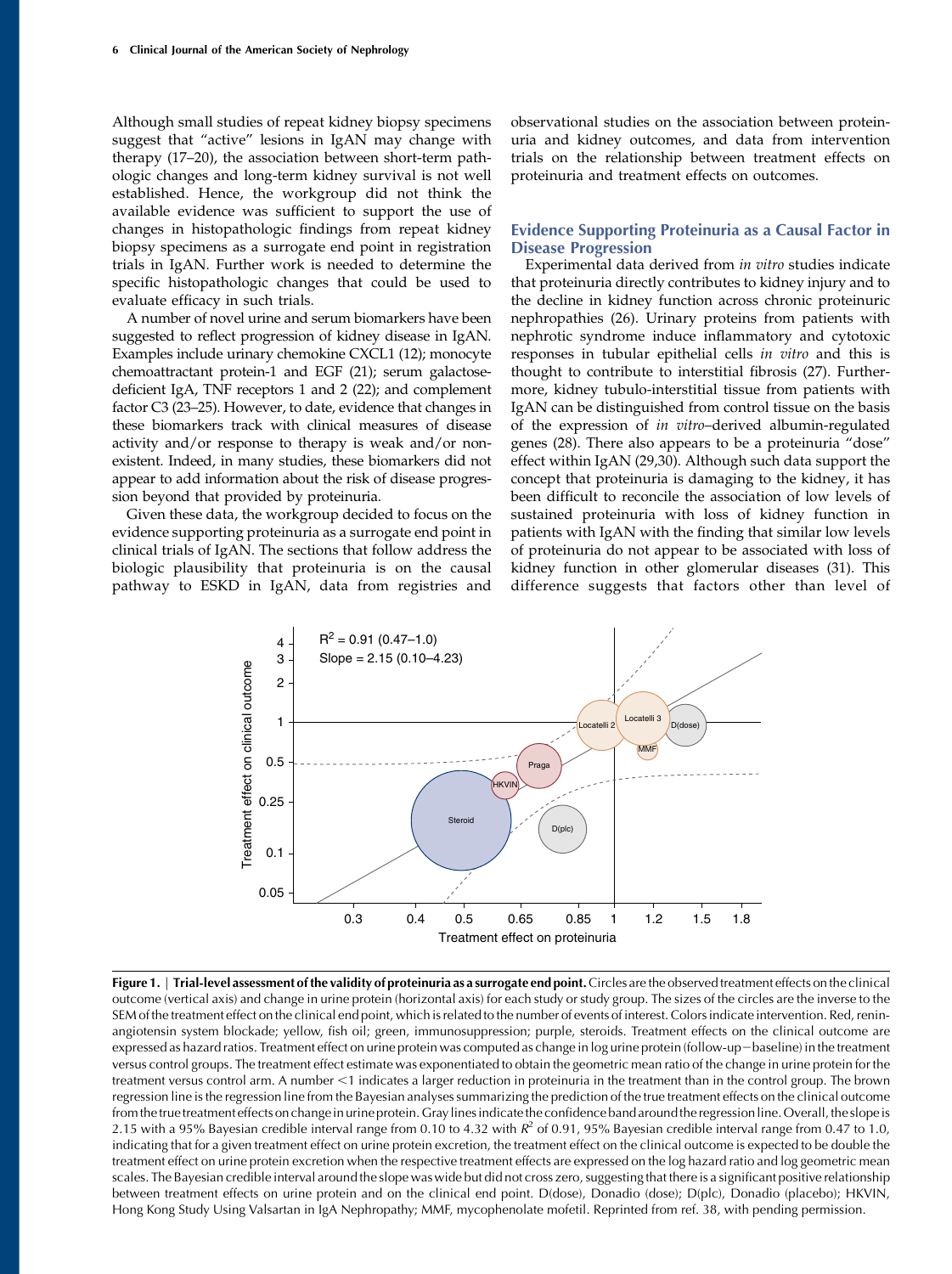proteinuria alone play a role. Although not evidence of causality, such in vitro data provide a possible explanation for the observed differences among various glomerulopathies in the relationship between level of proteinuria and loss of kidney function. Data from intervention trials, discussed below, also indicate that treatment effects on proteinuria correlate with effects on loss of GFR, providing further support for a possible causal relationship.

#### Epidemiologic Associations

Seven registry studies  $(n=3628)$  from across diverse regions, including North America (29), Europe (32,33), and Asia (30), have shown a significant association between changes in proteinuria and kidney outcome in univariable and multivariable analyses (Table 1). An independent association between baseline proteinuria and the risk of loss of GFR has been reported in some (34), but not other, studies (29,35). However, the association



Figure 2. | Trial-level assessment of the validity of proteinuria as a surrogate end point with the addition of the data from the STOP-IgAN and TESTING trials. (A) With the results of Supportive Versus Immunosuppressive Therapy for the Treatment of Progressive IgA Nephropathy (STOP-IgAN) and Therapeutic Evaluation of Steroids in IgA Nephropathy Global (TESTING) added as two separate trials. (B)With the results of TESTING combined with those of other trials of corticosteroids. Circles are the observed treatment effects on the clinical outcome (vertical axis) and change in urine protein (horizontal axis) for each study or study group as for Figure 1. The sizes of the circles are the inverse to the SEM of the treatment effect onthe clinical end point, whichis relatedtothe number of events ofinterest.Colorsindicateintervention. Red, renin-angiotensin system blockade; yellow, fish oil; green, immunosuppression; dark blue, steroids; light blue, TESTING trial; orange, STOP-IgAN trial. D(dose), Donadio (dose); D(plc), Donadio (placebo); HKVIN, Hong Kong Study Using Valsartan in IgA Nephropathy (43); MMF, mycophenolate mofetil; STOP, STOP-IgAN trial (39); TESTING, TESTING trial (40).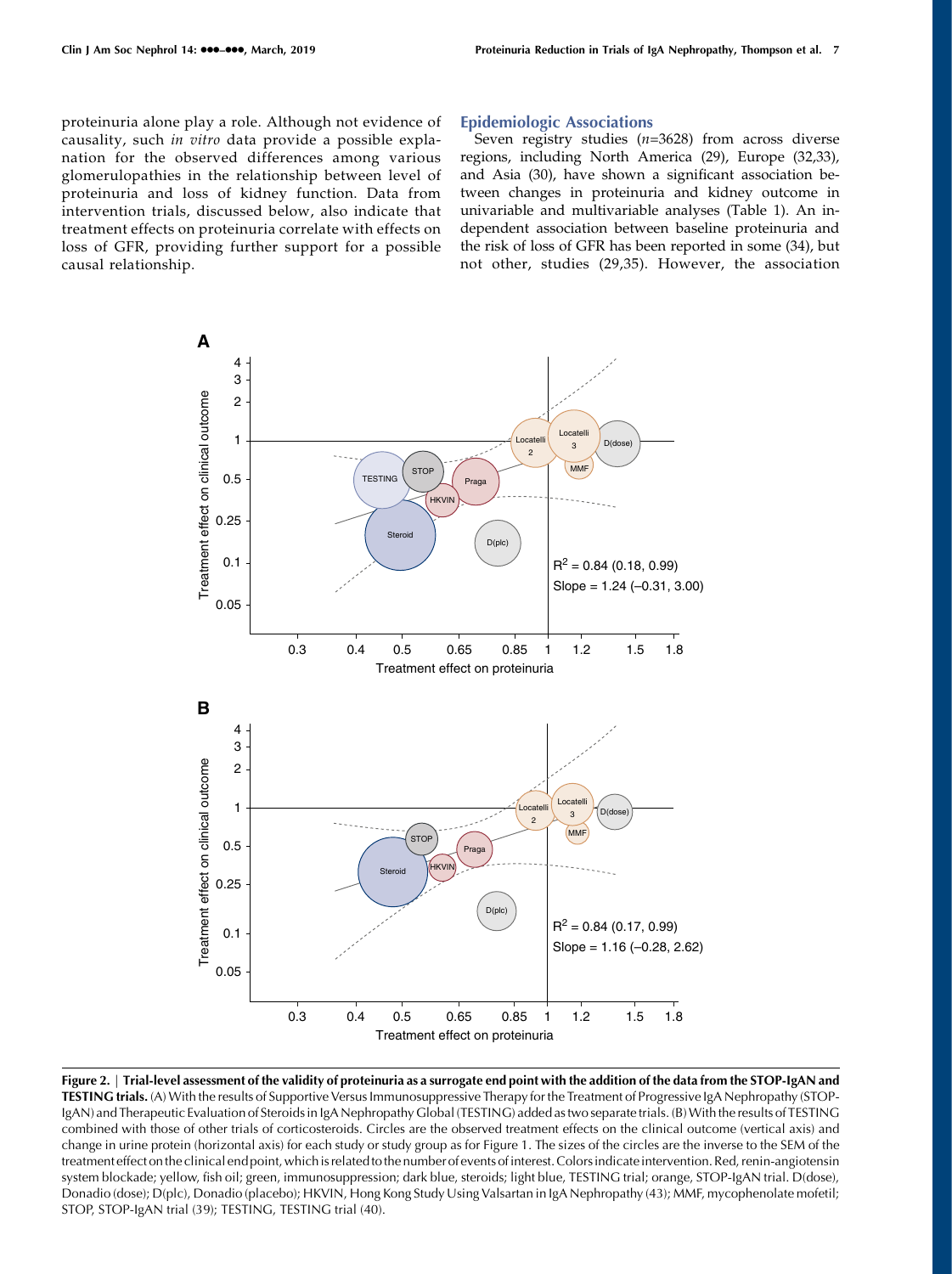between the severity and duration of proteinuria and kidney function loss is consistent across studies.

The severity and duration of sustained proteinuria has been commonly assessed by calculating the time-average proteinuria (TA-P), although the method used to calculate TA-P has varied among studies (29,30,36,37). In IgAN, sustained proteinuria, typically  $>1$  g/d, has been strongly associated with poorer kidney outcomes. In an analysis of data from the Toronto GN Registry of 542 patients followed for a mean of 6.5 years (61% males, 50% whites, 23% Asians, with mean initial proteinuria 2.4 g/d, and creatinine clearance of 77 ml/min per 1.73 m2), TA-P (defined as an average of the mean of every 6-month period's proteinuria measurements) was the most important predictor of kidney function decline and risk of ESKD (defined as GFR<15 ml/min per 1.73 m<sup>2</sup>, dialysis, or transplantation) independently of BP and use of renin-angiotensin blockers. If TA-P was maintained  $<$ 1 g/d, the 10-year risk of ESKD was 5%, versus 20% with a TA-P of 1–2  $g/d$ , 40% with a TA-P of 2–3  $g/d$ , and 60% with >3  $g/d$  (29). In this study, kidney survival was not significantly different between patients attaining a proteinuria $<$ 0.3 g/d compared with those with proteinuria between 0.3 and 1 g/d, whereas in the VALIGA study (1147 patients from Europe), patients with a TA-P<0.5  $g/d$  had a lower risk of progression to a 50% reduction of GFR or ESKD as compared with patients with proteinuria of  $0.5-0.9$  g/d (33). Similar to the findings reported in these populations, a multivariable analysis of data from the Nanjing GN registry, comprising 1155 Chinese patients with IgAN (median baseline proteinuria 0.89 [interquartile range, 0.51–1.59] g/d, and mean eGFR  $89\pm33$  ml/min per 1.73 m<sup>2</sup>), TA-P (the area under the curve of proteinuria during follow-up divided by the years of total follow-up) was also the most important risk factor for progression to ESKD. In this study population,  $TA-P>1 g/d$  was associated with a hazard ratio of 9.4 (95% confidence interval [95% CI], 6.1 to 14.5) of reaching a 50% decline in GFR or ESKD relative to patients with  $\langle 1 \text{ g}/d \text{, after} \rangle$ adjustment for time-average mean arterial pressure and GFR at biopsy (30). The authors also reported that a TA- $P$ <0.5 g/d was associated with a lower risk of a 50% decline in GFR or ESKD compared with those with TA-P of 0.5–1.0  $g/d$  (compared with a TA-P<0.5, the hazard ratio was 9.1 [95% CI, 2.7 to 30.0;  $P < 0.001$ ] for TA-P of 0.5–1 g/d, and 46.5 [95% CI, 14.7 to 147.5;  $P < 0.001$ ] for TA-P of  $>1$  g/d).

## Intervention Trials

To date, the only attempt to formally evaluate proteinuria as a surrogate end point using data from intervention trials has been performed by Inker et al. (38). The authors performed a systematic search of the medical literature to identify randomized, controlled trials in adults with IgAN and obtained access to data from 11 studies investigating four intervention types (renin angiotensin system blockade, fish oil, steroids, or other immunosuppression agents) in a total of 830 subjects (included in Table 2). In addition to other analyses, the authors evaluated the relationship between the treatment effect on the change in proteinuria from baseline to approximately 9 months (measurements could be made between 7 and 12 months) and the treatment effect on the clinical end point of interest,

|                                       |                           | Table 3. Summary of patient characteristics and treatment effect in the STOP-IgAN and TESTING trials |             |                           |                                              |                                                                                                                                                                                                                                                                                                                                                                                                                                                                                                                                                                      |                     |                                                     |
|---------------------------------------|---------------------------|------------------------------------------------------------------------------------------------------|-------------|---------------------------|----------------------------------------------|----------------------------------------------------------------------------------------------------------------------------------------------------------------------------------------------------------------------------------------------------------------------------------------------------------------------------------------------------------------------------------------------------------------------------------------------------------------------------------------------------------------------------------------------------------------------|---------------------|-----------------------------------------------------|
|                                       |                           |                                                                                                      | Proteinuria |                           |                                              |                                                                                                                                                                                                                                                                                                                                                                                                                                                                                                                                                                      |                     |                                                     |
| Trial                                 | Intervention              |                                                                                                      |             |                           | Control                                      |                                                                                                                                                                                                                                                                                                                                                                                                                                                                                                                                                                      | Composite End Point |                                                     |
|                                       | Baseline (g/d)<br>Mean at | at 12-mo to Baseline<br>Ratio of Proteinuria                                                         |             | Baseline (g/d)<br>Mean at | Ratio of Proteinuria at<br>12-mo to Baseline | Proteinuria Treatment<br>Effect (95% CI)                                                                                                                                                                                                                                                                                                                                                                                                                                                                                                                             | of Events<br>Number | Hazard Ratio<br>$(95%$ CI)                          |
| STOP-IgAN (39)<br><b>TESTING (40)</b> | 0.97<br>2.76              | $0.41 (-58.0\%)$<br>$0.44 (-55.7\%)$                                                                 |             | 90.1<br>2.24              | $0.73(-27.0\%)$<br>$0.98(-1.7%)$             | 0.45(0.34 to 0.59)<br>$0.57(0.45)$ to $0.73$ )                                                                                                                                                                                                                                                                                                                                                                                                                                                                                                                       | 23                  | $0.57(0.17 \text{ to } 1.88)$<br>0.48(0.20 to 1.13) |
| Nephropathy Global.                   |                           |                                                                                                      |             |                           |                                              | The table presents a summary of the data for the patients in the treatment and control groups for whom paired proteinuria measurements were available at baseline and at 12 mo, thus<br>allowing calculation of the change in proteinuria with treatment. Composite end point: time to the first occurrence of a doubling of serum creatinine level, ESKD, or death. 95% CI, 95%<br>confidence interval; STOP-IgAN, Supportive Versus Immunosuppressive Therapy for the Treatment of Progressive IgA Nephropathy; TESTING, Therapeutic Evaluation of Steroids in IgA |                     |                                                     |
|                                       |                           |                                                                                                      |             |                           |                                              |                                                                                                                                                                                                                                                                                                                                                                                                                                                                                                                                                                      |                     |                                                     |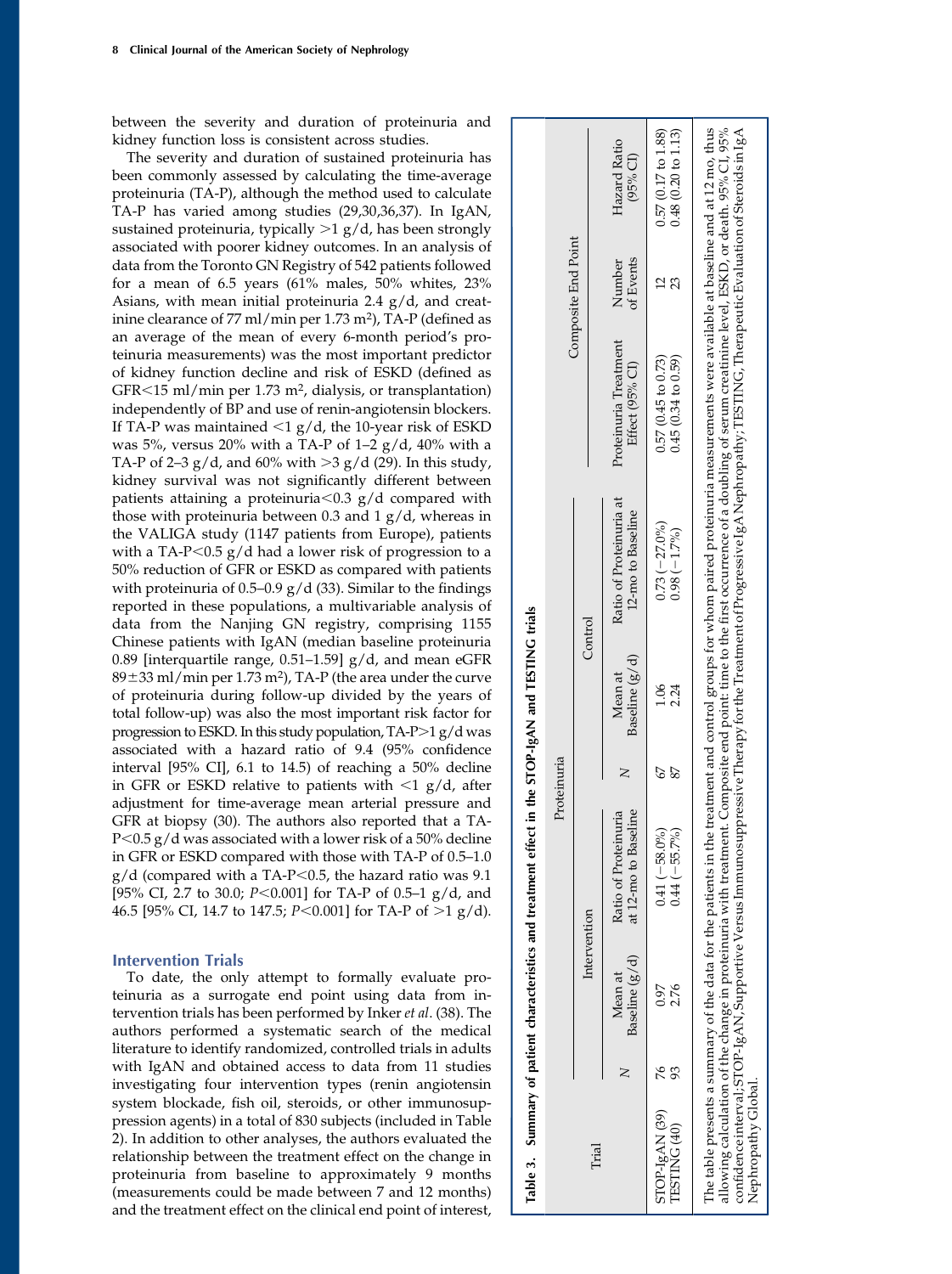| Table 4. Summary of findings                                                             |                                                                                                                                                                                                                                                                                                                                                                                                                                                                                                                                                                                                                                                                                                                                                                                                                                                                                                                                                                                                                                                                                                                |
|------------------------------------------------------------------------------------------|----------------------------------------------------------------------------------------------------------------------------------------------------------------------------------------------------------------------------------------------------------------------------------------------------------------------------------------------------------------------------------------------------------------------------------------------------------------------------------------------------------------------------------------------------------------------------------------------------------------------------------------------------------------------------------------------------------------------------------------------------------------------------------------------------------------------------------------------------------------------------------------------------------------------------------------------------------------------------------------------------------------------------------------------------------------------------------------------------------------|
| Finding                                                                                  | Summary                                                                                                                                                                                                                                                                                                                                                                                                                                                                                                                                                                                                                                                                                                                                                                                                                                                                                                                                                                                                                                                                                                        |
| Proteinuria as causal factor in<br>IgAN disease progression<br>Epidemiologic association | There is no direct disease-specific evidence establishing a causal role of proteinuria (as<br>routinely measured) in the pathogenesis of progressive kidney dysfunction in IgAN.<br>Studies to date have explored the relationship between proteinuria and kidney outcomes using<br>a variety of measures:<br>• Measures on the basis of time-average calculations of proteinuria (which incorporate both the<br>severity and duration of proteinuria).<br>• Measures on the basis of reduction of proteinuria to below a threshold $(e.g., <0.5$ or $<1 g/d$ ) as<br>measured by time-average proteinuria or sustained over time.<br>• Relative percent reduction of proteinuria along a continuum on the basis of the measurement<br>of proteinuria at a certain time point.<br>$\bullet$ Data from these studies show an association between lower time-average proteinuria (e.g., to<br>$\langle 1 \text{ g/d} \rangle$ and achieving a sustained proteinuria to $\langle 1 \text{ g/d} \rangle$ and lower rate of loss of kidney<br>function or reaching a kidney end point (50% decline in GFR or ESKD). |
| Data from randomized<br>interventional trials                                            | Trial-level analysis of data from randomized, controlled trials also show an association<br>between treatment effects on proteinuria and treatment effects on a composite of the time to<br>the first occurrence of a doubling of serum creatinine level, ESKD, or death in patients with an<br>eGFR>25 ml/min per 1.73 m <sup>2</sup> and proteinuria levels >0.6 g/d.                                                                                                                                                                                                                                                                                                                                                                                                                                                                                                                                                                                                                                                                                                                                        |
| IgAN, IgA nephropathy.                                                                   |                                                                                                                                                                                                                                                                                                                                                                                                                                                                                                                                                                                                                                                                                                                                                                                                                                                                                                                                                                                                                                                                                                                |

defined as the composite of the time to the first occurrence of a doubling of serum creatinine level, ESKD, or death (38). This trial-level analysis showed an association between treatment effects on proteinuria and treatment effects on the clinical end point of interest in patients with IgAN (Figure 1).

After the publication of this analysis, the results of two international, randomized, double-blind, placebocontrolled trials in IgAN—the Therapeutic Evaluation of Steroids in IgA Nephropathy Global (TESTING) (37) and the Supportive Versus Immunosuppressive Therapy for the Treatment of Progressive IgA Nephropathy (STOP-IgAN) (39) trials—were published. Accordingly, the data from these trials were added to the trial data presented by Inker et al. (38). Two updated trial-level analyses were performed, one in which STOP-IgAN (39) and TESTING (40) were added as two separate new trials and a second analysis in which the results of TESTING were combined with those of the other trials of corticosteroids (see [Supplemental Material](http://cjasn.asnjournals.org/lookup/suppl/doi:10.2215/CJN.08600718/-/DCSupplemental) for methodology). The results of the updated trial-level analyses are shown in Figure 2. The results of the STOP-IgAN and TESTING trials, including the treatment effect on proteinuria and on the composite end point of time to the first occurrence of a doubling of serum creatinine level, ESKD, or death, are summarized in Table 3. Both trial-level analyses continue to show an association between treatment effects on proteinuria and treatment effects on the clinical end point of interest in patients with IgAN.

#### **Conclusions**

Although several biomarkers of disease have been explored in IgAN, to date, the most widely recognized and well studied risk factor for progression to ESKD is proteinuria. For this reason, and because of consistent evidence linking sustained proteinuria with adverse clinical outcomes in this disease, the workgroup focused on the data supporting proteinuria as a surrogate end point in

IgAN. As summarized in Table 4, epidemiologic data indicate a strong and consistent relationship between the level and duration of proteinuria and loss of kidney function in patients with IgAN. Trial-level analyses of data from 13 randomized, controlled trials also show an association between treatment effects on proteinuria and treatment effects on a composite of the time to the first occurrence of a doubling of serum creatinine level, ESKD, or death. The geometric mean of proteinuria at baseline was 1.8 g/d with two thirds of patients included in these trials having a value in the range 1.0–3.2 g/d; the geometric mean for eGFR at baseline was 63 ml/min per m<sup>2</sup> with two thirds of patients having a value in the range 47–86 L/min per m<sup>2</sup>; and the age range across studies was  $31.6 \pm 11.5 - 46.4 \pm 13.4$  years (no study included children<14 years old). These data support the use of proteinuria reduction as a reasonably likely surrogate end point for a treatment's effect on the loss of kidney function and progression to ESKD in future trials enrolling a similar population. The clinical benefit of products approved under this program should be verified in a postmarketing confirmatory trial.

There are, however, knowledge gaps warranting further investigation:

- 1. The relationship between treatment effects on proteinuria and treatment effects on patient and kidney outcome is best supported for the proteinuria and eGFR levels described in the previous paragraph. Whether this association holds at lower baseline levels of GFR or proteinuria is unclear and warrants further study.
- 2. Analyses indicate that the reduction of proteinuria must be sustained to confer protection against progressive loss of GFR. The minimal duration of proteinuria reduction that confers a protective effect is not known and should be investigated in future studies.
- 3. Some data suggest that the sustained reduction of proteinuria to a level  $<$  0.5 g/d is associated with the best kidney outcome. Even with this near complete normalization of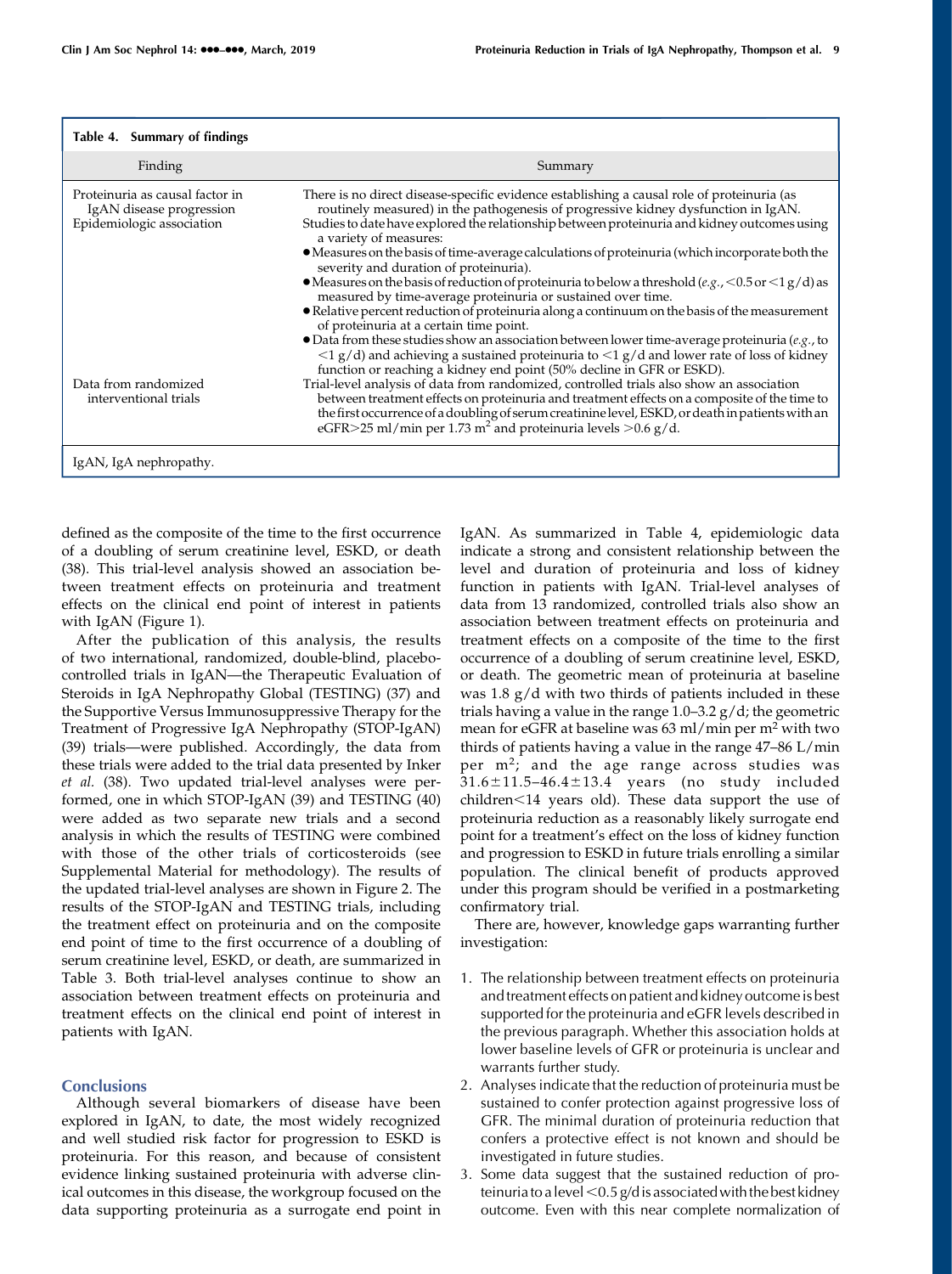proteinuria, the minimal magnitude and duration of proteinuria reduction that confers a protective effect is currently unknown and should be investigated in future studies.

4. A "complete remission" may be defined as a treatment response associated with a low rate of persistent or recurrent disease activity and excellentlong-term kidney and patient survival. What constitutes complete remission in IgAN is not well defined (41,42), and may include criteria other than proteinuria alone. Future studies should explore this issue.

It is also important to emphasize that this paper addresses proteinuria as a surrogate end point in settings in which it is likely to perform well and where there is uncertainty about its performance. It should not be interpreted as suggesting that a broader population of patients cannot or should not be studied in drug development programs, that other biomarkers should not be explored as potential surrogate end points, or that other end points should not be used or considered.

Given the current state of the data on proteinuria as a surrogate in IgAN, how should the nephrology community move forward with defining a proteinuria-based end point for registration trials of treatments of IgAN? Although specifying a set definition of proteinuria response that should be used by all development programs may be viewed as attractive by some, the available data do not support such an approach. Trial-level analyses indicate a graded relationship between a treatment's effect on proteinuria (as measured by the percent reduction in proteinuria) and the treatment effect on the loss of kidney function and progression to ESKD. This suggests that, for the purpose of accelerated approval, the end point could be defined as the percent reduction in proteinuria from baseline (as opposed to defining a "response" as achieving a proteinuria level below some threshold). Because the benefit of the product would need to be confirmed in a postmarketing trial, the magnitude of effect on proteinuria in the premarket trial would need to be sufficient to provide confidence that the treatment effect could be confirmed in a feasible postmarketing trial. We believe that this provides a feasible pathway for product development in this area, bearing in mind the current state of the data on proteinuria as a surrogate in this disease and with the understanding that, as data accrue, the approach to using proteinuria as a surrogate end point will likely evolve.

#### Acknowledgments

We would like to acknowledge Dr. Hsien Ming (Jim) Hung, Food and Drug Administration (FDA), for his input on statistical issues.

This work was supported by the Kidney Health Initiative (KHI), a public-private partnership between the American Society of Nephrology, the US FDA, and >90 member organizations and companies to enhance patient safety and foster innovation in kidney disease. KHI funds were used to defray costs incurred during the conduct of the project, including project management support, which was expertly provided by American Society of Nephrology staff members Melissa West, Meaghan Allain, and Elle Silverman. There was no honorarium or other financial support provided to KHI workgroup members. The authors of this paper had final review authority and are fully responsible for its content. KHImakes every effort to avoid actual, potential, or perceived conflicts of interest that may arise as a result of industry relationships or personal interests among the members of the workgroup. More information on KHI, the workgroup, or the conflict of interest policy can be found at [www.kidneyhealthinitiative.org](http://www.kidneyhealthinitiative.org).

The views and opinions expressed in this publication are those of the authors and do not necessarily reflect the official policies of any KHI member organization, the US Department of Veterans Affairs, or the US Department of Health and Human Services, nor does any mention of trade names, commercial practices, or organization imply endorsement by the United States government.

#### **Disclosures**

A.T. and P.H.N. cochaired the workgroup. K.J.C. and L.A.I. conducted the repeat trial-level meta-analysis. J.F. and V.P. provided data from Supportive Versus Immunosuppressive Therapy for the Treatment of Progressive IgA Nephropathy and Therapeutic Evaluation of Steroids in IgA Nephropathy Global, respectively. S.B.-S., R.W.M., and J.I.S. extracted and tabulated data from the epidemiologic studies and clinical trials. All authors reviewed the data, discussed the findings and conclusions, and contributed to and reviewed the manuscript. P.H.N. is currently employed by University of Minnesota. He has received research funding from National Institutes of Health (NIH) and FDA, and as site PI for clinical trials (ChemoCentryx, Otsuka, Aurinia, InflaRx, Omeros), has received honoraria from ASN (BRCU) and is a scientific advisor or member of ASN (PGE Committee Chair, Education Committee). A.T. is currently employed by the FDA. The following are members of the workgroup: J.B. is currently employed by University of Leicester Consultancy Agreements. He has received research funding from Calliditas, GlaxoSmithKline, Novartis, has received honoraria from AstraZeneca and is scientific advisor or Member of Editorial Board of Kidney International, CJASN & Clinical Science. He is site PI for clinical trials for Calliditas, Retrophin, Novartis EMD Serono, Akebia, Astra-Zeneca, Otsuka, Astellas, and Bayer. K.C. is currently employed by KJC Statistics Limited and serves as a consultant for GSK Pharmaceuticals, Otsuka Pharmaceuticals, Retrophin, Omeros. He is a member of Kidney Health Initiative. D.C.C. is currently employed by Toronto General Hospital and serves as a consultant for Chemocentryx, Dimerix, Calliditas, Analyn. He has received research funding from Genetech, has received honoraria from Mallincrodt and is a scientific advisor or member of the Kidney International and NephCure. J.F. is currently employed by RWTH University of Aachen and serves as a consultant forAmgen,Calliditas,Chugai,Fresenius,Omeros,Vifor.He has received honoraria from Amgen, Boehringer, Fresenius, Vifor and is a scientific advisor or member of the Chugai Speakers Bureau. He is site PI for clinical trials for Calliditas, Retrophin, and Omeros. B.S.G. is currently employed by Covance Clinical Research Organizatiom. She is a scientific advisor or member of the Kidney Health Initiative Board of Directors, National Kidney Disease CKD Registry, Scientific Advisory Board, NKF/FDA/EMA Renal Workshop, and Stakeholder Committee. L.A.I. is currently employed by Tufts Medical Center in Boston and serves as a consultant for Tricidia and Omeros. She has received research funding from the NIH, NKF, Retrophin, and Reata, and is site PI for clinical trials by Reata and Omeros. Patents and Inventions include Provisional patent [Coresh, Inker and Levey] filed 8/ 15/2014, PCT/US2015/044567. The technology is not licensed in whole or in part to any company. Tufts Medical Center, John Hopkins University and Metabolon Inc. have a collaboration agreement to develop a product to estimate GFR from a panel of markers. Her other interests and relationships memberships from National Kidney Disease Education Program, American Society of Nephrology, and NKF. A.T.K. is currently employed by Allena Pharmaceuticals, Inc. She has ownership interest with Keryx Biopharmaceuticals, Inc. and is a member of the Oxalosis Hyperoxaluria FoundationWorking Group. A.W.M. is currently employed by JAMCO and serves as a consultant for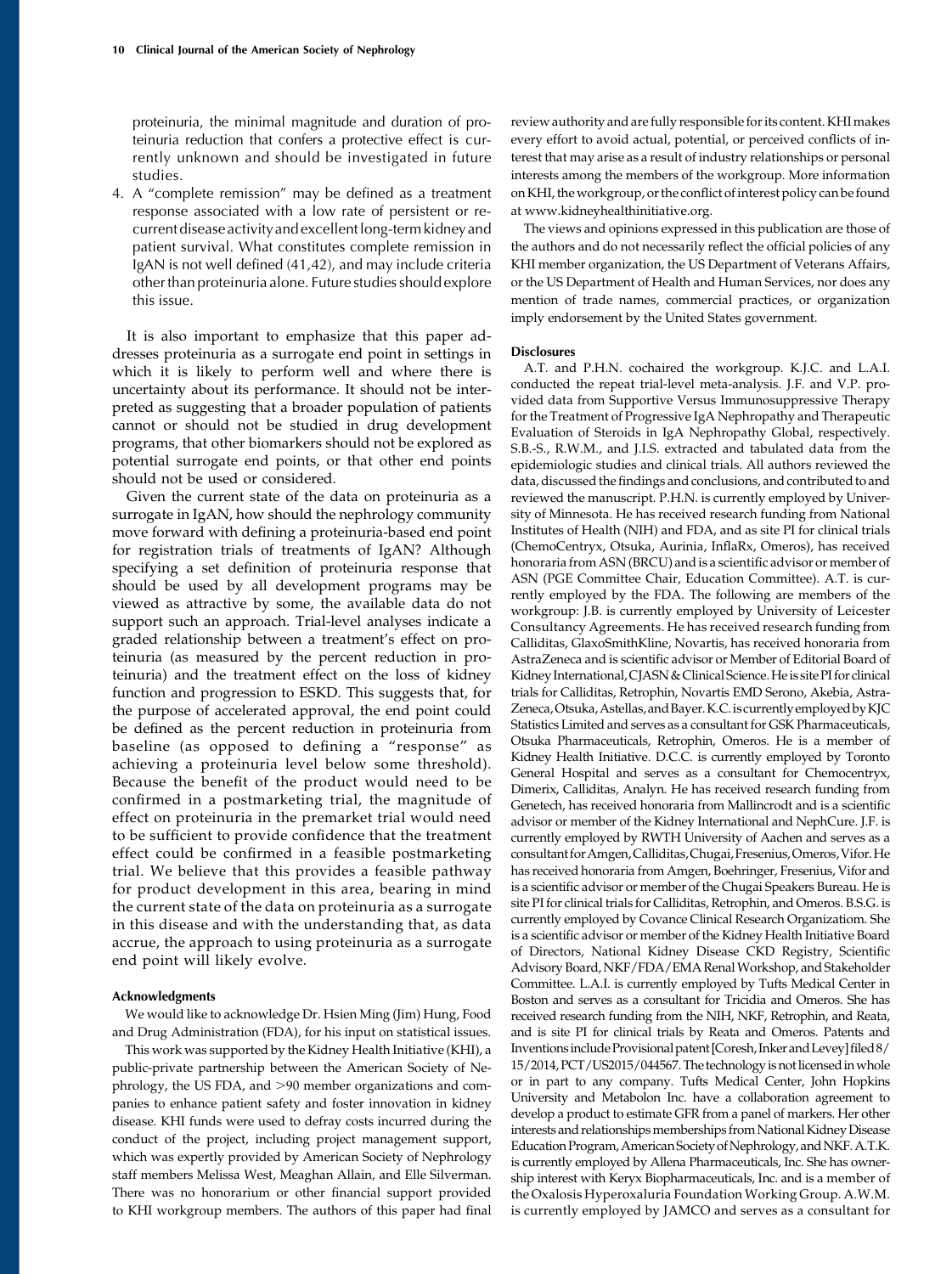Retrophin, Inc. V.P.is currently employed by The George Institute for Global Health. He has received research funding from Australian National Health and Medical Research Council (Senior Research Fellowship and Program Grant). He has received honoraria from Boehringer Ingelheim and Astra Zeneca. He is a scientific advisor or member for AbbVie, Boehringer Ingelheim, GlaxoSmithKline, Janssen, and Pfizer. He has also served on advisory boards and/or has spoken at scientific meetings for AbbVie, Astellas, AstraZeneca, Bayer, Baxter, Bristol-Myers Squibb, Boehringer Ingelheim, Durect, Eli Lilly, Gilead, GlaxoSmithKline, Janssen, Merck, Novartis, Novo Nordisk, Pfizer, Pharmalink, Relypsa, Roche, Sanofi, Servier and Vitae. H.N.R. is a member of the editorial board of the Kidney International and serves as a scientific advisor for Omeros. She has received honoraria from ASN (ASN Early program, ASN Highlights). B.H.R. is currently employed by the Ohio State University Wexner Medical Center. He is a consultant for Alexion, Aurinia, Biogen, Biomarin, Bristol Myers Squibb, Calliditas, Chemocentryx, EMD-Serono, Genentech, Janssen, Lilly, Mallinckrodt, MedImmune, Morphosys, Novartis, Omeros, Pfizer, Pharmalink, Ra Pharmaceuticals, Rigel, Retrophin, and Takeda. He has received research funding from EMD-Serono and has received honoraria from Lilly, Genentech,Mallinckrodt, Chemocentryx, Roche, Pharmalink, Alexion, Aurinia, Biogen, Biomarin, Bristol Myers Squibb, Calliditas, RA and Retrophin. He is site PI for clinical trials for AstraZeneca, Chemocentryx, EMD Serono, Hoffman-LaRoche, Human Genome Sciences, Retrophin, Rigel, the RILITE Foundation, and the NIH/ NIDDK. He serves as scientific advisor or is a member of Kidney International, Kidney international Reports, Nephrology Dialysis and transplantation and Lupus Foundation of America. His other Interests/relationships are work with ASN educational courses and the Central Society.

#### Supplemental Material

This article contains the following supplemental material online at [http://cjasn.asnjournals.org/lookup/suppl/doi:10.2215/](http://cjasn.asnjournals.org/lookup/suppl/doi:10.2215/CJN.08600718/-/DCSupplemental) [CJN.08600718/-/DCSupplemental.](http://cjasn.asnjournals.org/lookup/suppl/doi:10.2215/CJN.08600718/-/DCSupplemental)

Methods for updated meta-analysis of the effect of treatment on proteinuria reduction and preservation of GFR from randomized, controlled trials in IgAN.

#### References

- 1. Archdeacon P, Shaffer RN, Winkelmayer WC, Falk RJ, Roy-Chaudhury P: Fostering innovation, advancing patient safety: The kidney health initiative. Clin J Am Soc Nephrol 8: 1609-1617, 2013
- 2. Thompson A: Proteinuria as a surrogate end point--more data are needed. Nat Rev Nephrol 8: 306–309, 2012
- 3. FDA-NIH Biomarker Working Group: BEST (Biomarkers, EndpointS, and other Tools) resource [Internet], Silver Spring, MD, Food and Drug Administration (US), 2016. Available at: <http://www.ncbi.nlm.nih.gov/books/NBK326791/>. Accessed February 24, 2018
- 4. Hastings MC, Bursac Z, Julian BA, Villa Baca E, Featherston J, Woodford SY, Bailey L,Wyatt RJ: Life expectancy for patients from the Southeastern United States with IgA nephropathy. Kidney Int Rep 3: 99–104, 2017
- 5. Food and Drug Administration, Center for Drug Evaluation and Research (CDER). CDER biomarker qualification program [Internet]. Available at: [https://www.fda.gov/drugs/devel](https://www.fda.gov/drugs/developmentapprovalprocess/drugdevelopmenttoolsqualificationprogram/biomarkerqualificationprogram/default.htm)[opmentapprovalprocess/drugdevelopmenttoolsqualification](https://www.fda.gov/drugs/developmentapprovalprocess/drugdevelopmenttoolsqualificationprogram/biomarkerqualificationprogram/default.htm)[program/biomarkerqualificationprogram/default.htm](https://www.fda.gov/drugs/developmentapprovalprocess/drugdevelopmenttoolsqualificationprogram/biomarkerqualificationprogram/default.htm)
- 6. Fleming TR, DeMetsDL: Surrogate end pointsin clinicaltrials:Are we being misled? Ann Intern Med 125: 605–613, 1996
- 7. Food and Drug Administration: Center for Drug Evaluation and Research (CDER), Center for Biologics Evaluation and Research (CBER), FDA: Guidance for industry: Expedited programs for serious conditions – drugs and biologics [Internet], 2014. Available at: [https://www.fda.gov/downloads/Drugs/Guid](https://www.fda.gov/downloads/Drugs/Guidances/UCM358301.pdf)[ances/UCM358301.pdf](https://www.fda.gov/downloads/Drugs/Guidances/UCM358301.pdf)
- 8. D'Amico G: Natural history of idiopathic IgA nephropathy and factors predictive of disease outcome. Semin Nephrol 24: 179–196, 2004
- 9. Lv J, Zhang H, Zhou Y, Li G, Zou W, Wang H: Natural history of immunoglobulin A nephropathy and predictive factors of prognosis: A long-term follow up of 204 cases in China. Nephrology (Carlton) 13: 242–246, 2008
- 10. Arroyo AH, Bomback AS, Butler B, Radhakrishnan J, Herlitz L, Stokes MB, D'Agati V, Markowitz GS, Appel GB, Canetta PA: Predictors of outcome for severe IgA Nephropathy in a multiethnic U.S. cohort. Clin Nephrol 84: 145–155, 2015
- 11. Goto M, Wakai K, Kawamura T, Ando M, Endoh M, Tomino Y: A scoring system to predict renal outcome in IgA nephropathy: A nationwide 10-year prospective cohort study. Nephrol Dial Transplant 24: 3068–3074, 2009
- 12. Hisano S, Joh K, Katafuchi R, Shimizu A, Hashiguchi N, Kawamura T, Matsuo S; IgA Nephropathy Study Group in Japan: Reproducibility for pathological prognostic parameters of the Oxford classification of IgA nephropathy: AJapanese cohort study of the Ministry of Health, Labor and Welfare. Clin Exp Nephrol 21: 92–96, 2017
- 13. Katafuchi R, Ninomiya T, Nagata M, Mitsuiki K, Hirakata H: Validation study of oxford classification of IgA nephropathy: The significance of extracapillary proliferation. Clin J Am Soc Nephrol 6: 2806–2813, 2011
- 14. Trimarchi H, Barratt J, Cattran DC, Cook HT, Coppo R, Haas M, Liu Z-H, Roberts ISD, Yuzawa Y, Zhang H, Feehally J; IgAN Classification Working Group of the International IgA Nephropathy Network and the Renal Pathology Society; Conference Participants: Oxford classification of IgA nephropathy 2016: An update from the IgA nephropathy classification working group. Kidney Int 91: 1014–1021, 2017
- 15. Cattran DC, Coppo R, Cook HT, Feehally J, Roberts IS, Troyanov S, Alpers CE, Amore A, Barratt J, Berthoux F, Bonsib S, Bruijn JA, D'Agati V, D'Amico G, Emancipator S, Emma F, Ferrario F, Fervenza FC, Florquin S, Fogo A, Geddes CC, Groene HJ, Haas M, Herzenberg AM, Hill PA, Hogg RJ, Hsu SI, Jennette JC, Joh K, Julian BA, Kawamura T, Lai FM, Leung CB, Li LS, Li PK, Liu ZH, Mackinnon B, Mezzano S, Schena FP, Tomino Y, Walker PD, Wang H, Weening JJ, Yoshikawa N, Zhang H; Working Group of the International IgA Nephropathy Network and the Renal Pathology Society: The Oxford classification of IgA nephropathy: Rationale, clinicopathological correlations, and classification. Kidney Int 76: 534–545, 2009
- 16. Roberts IS, Cook HT, Troyanov S, Alpers CE, Amore A, Barratt J, Berthoux F, Bonsib S, Bruijn JA, Cattran DC, Coppo R, D'Agati V, D'Amico G, Emancipator S, Emma F, Feehally J, Ferrario F, Fervenza FC, Florquin S, Fogo A, Geddes CC, Groene HJ, Haas M, Herzenberg AM, Hill PA, Hogg RJ, Hsu SI, Jennette JC, Joh K, Julian BA, Kawamura T, Lai FM, Li LS, Li PK, Liu ZH, Mackinnon B, Mezzano S, Schena FP, Tomino Y, Walker PD, Wang H, Weening JJ, Yoshikawa N, Zhang H; Working Group of the International IgA Nephropathy Network and the Renal Pathology Society: The Oxford classification of IgA nephropathy: Pathology definitions, correlations, and reproducibility. Kidney Int 76: 546–556, 2009
- 17. LuoM-N, YaoC-W, Xu B-H, Xu Y-Z, LiuWJ, Feng Y-M, TaoJ-L, LiuH-F: Continuation of immunosuppressive treatment may be necessary in IgA nephropathy patients with remission of proteinuria: Evaluation by repeat renal biopsy. Exp Ther Med 7: 553–559, 2014
- 18. Shen X-H, Liang S-S, Chen H-M, Le W-B, Jiang S, Zeng C-H, Zhou M-L, Zhang H-T, Liu Z-H: Reversal of active glomerular lesions after immunosuppressive therapy in patients with IgA nephropathy: A repeat-biopsy based observation. J Nephrol 28: 441–449, 2015
- 19. Hou J-H, Le W-B, Chen N, Wang W-M, Liu Z-S, Liu D, Chen J-H, Tian J, Fu P, Hu Z-X, Zeng C-H, Liang S-S, Zhou M-L, Zhang H-T, Liu Z-H: Mycophenolate mofetil combined with prednisone versus full-dose prednisone in IgA nephropathy with active proliferative lesions: A randomized controlled trial. Am J Kidney Dis 69: 788–795, 2017
- 20. Beckwith H, Medjeral-Thomas N, Galliford J, Griffith M, Levy J, Lightstone L, Palmer A, Roufosse C, Pusey C, Cook HT, Cairns T: Mycophenolate mofetil therapy in immunoglobulin A nephropathy: Histological changes after treatment. Nephrol Dial Transplant 32: i123–i128, 2017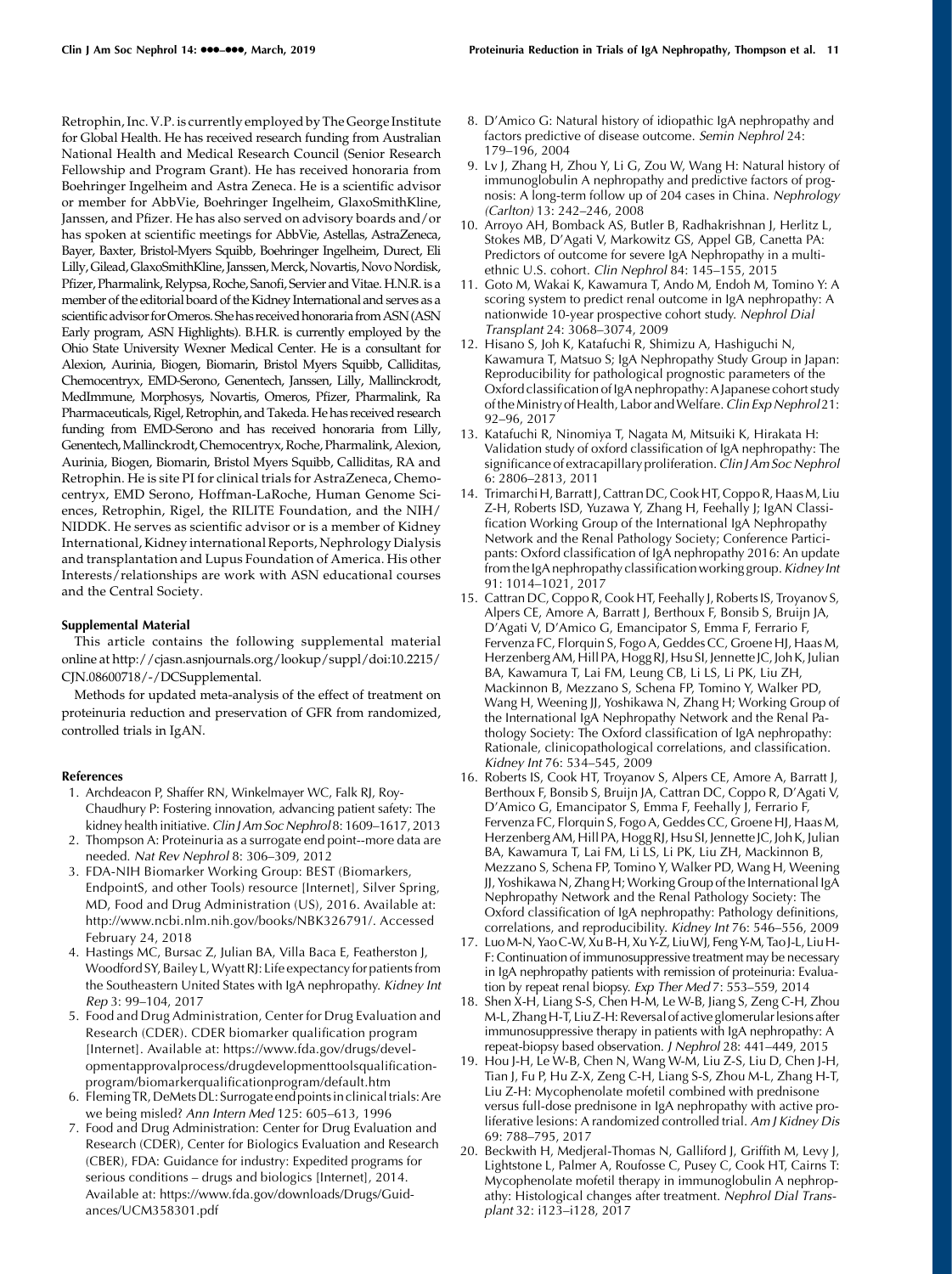- 21. Torres DD, Rossini M, Manno C, Mattace-Raso F, D'Altri C, Ranieri E, Pontrelli P, Grandaliano G, Gesualdo L, Schena FP: The ratio of epidermal growth factor to monocyte chemotactic peptide-1 in the urine predicts renal prognosis in IgA nephropathy. Kidney Int 73: 327–333, 2008
- 22. Oh YJ, An JN, Kim CT, Yang SH, Lee H, Kim DK, Joo KW, Paik JH, Kang S-W, Park JT, Lim CS, Kim YS, Lee JP: Circulating tumor necrosis factor  $\alpha$  receptors predict the outcomes of human IgA nephropathy: A prospective cohort study. PLoS One 10: e0132826, 2015
- 23. Kim SJ, Koo HM, Lim BJ,Oh HJ, Yoo DE, Shin DH, LeeMJ, Doh FM, Park JT, Yoo T-H, Kang S-W, Choi KH, Jeong HJ, Han SH: Decreased circulatingC3levels andmesangial C3 deposition predict renal outcome in patients with IgA nephropathy. PLoS One 7: e40495, 2012
- 24. Mizerska-Wasiak M, Małdyk J, Rybi-Szumińska A, Wasilewska A, Miklaszewska M, Pietrzyk J, Firszt-Adamczyk A, Stankiewicz R, Bieniaś B, Zajączkowska M, Gadomska-Prokop K, Grenda R, Pukajło-Marczyk A, Zwolińska D, Szczepańska M, Turczyn A, Roszkowska-Blaim M: Relationship between serum IgA/C3 ratio and severity of histological lesions using the Oxford classification in children with IgA nephropathy. Pediatr Nephrol 30: 1113-1120, 2015
- 25. Kawasaki Y, Maeda R, Ohara S, Suyama K, Hosoya M: Serum IgA/ C3 and glomerular C3 staining predict severity of IgA nephropathy. Pediatr Int (Roma) 60: 162–167, 2018
- 26. Cravedi P, Remuzzi G: Pathophysiology of proteinuria and its value as an outcome measure in chronic kidney disease. Br J Clin Pharmacol 76: 516–523, 2013
- 27. Huang Z, Wen Q, Zhou S-F, Yu X-Q: Differential chemokine expression in tubular cells in response to urinary proteins from patients with nephrotic syndrome. Cytokine 42: 222–233, 2008
- 28. Reich HN, Tritchler D, Cattran DC, Herzenberg AM, Eichinger F, Boucherot A, Henger A, Berthier CC, Nair V, Cohen CD, Scholey JW, Kretzler M: A molecular signature of proteinuria in glomerulonephritis. PLoS One 5: e13451, 2010
- 29. Reich HN, Troyanov S, Scholey JW, Cattran DC; Toronto Glomerulonephritis Registry: Remission of proteinuria improves prognosis in IgA nephropathy. J Am Soc Nephrol 18: 3177-3183, 2007
- 30. LeW, Liang S, Hu Y, Deng K, Bao H, Zeng C, Liu Z: Long-term renal survival and related risk factors in patients with IgA nephropathy: Results from a cohort of 1155 cases in a Chinese adult population. Nephrol Dial Transplant 27: 1479–1485, 2012
- 31. Cattran DC, Reich HN, Beanlands HJ, Miller JA, Scholey JW, Troyanov S: Genes, Gender and Glomerulonephritis Group: The impact of sex in primary glomerulonephritis. Nephrol Dial Transplant 23: 2247–2253, 2008
- 32. Tesar V, Troyanov S, Bellur S, Verhave JC, Cook HT, Feehally J, Roberts ISD, Cattran D, Coppo R; VALIGA study of the ERA-EDTA Immunonephrology Working Group: Corticosteroids in IgA nephropathy: A retrospective analysis from the VALIGA study. J Am Soc Nephrol 26: 2248–2258, 2015
- 33. Coppo R, Troyanov S, Bellur S, Cattran D, Cook HT, Feehally J, Roberts ISD, Morando L, Camilla R, Tesar V, Lunberg S, Gesualdo L, Emma F, Rollino C, Amore A, Praga M, Feriozzi S, Segoloni G, Pani A, Cancarini G, Durlik M, Moggia E, Mazzucco G, Giannakakis C, Honsova E, Sundelin BB, Di Palma AM, Ferrario F, Gutierrez E, Asunis AM, Barratt J, Tardanico R, Perkowska-Ptasinska A; VALIGA study of the ERA-EDTA Immunonephrology Working Group: Validation of the Oxford classification of IgA nephropathy in cohorts with different presentations and treatments. Kidney Int 86: 828–836, 2014
- 34. Radford MG Jr., Donadio JV Jr., Bergstralh EJ, Grande JP: Predicting renal outcome in IgA nephropathy. J Am Soc Nephrol 8: 199–207, 1997
- 35. Bartosik LP, Lajoie G, Sugar L, Cattran DC: Predicting progression in IgA nephropathy. Am J Kidney Dis 38: 728–735, 2001
- 36. Nam KH, Kie JH, Lee MJ, Chang T-I, Kang EW, Kim DW, Lim BJ, Park JT, Kwon YE, Kim YL, Park KS, An SY, Oh HJ, Yoo T-H, Kang S-W, Choi KH, Jeong HJ, Han D-S, Han SH: Optimal proteinuria target for renoprotection in patients with IgA nephropathy. PLoS One 9: e101935, 2014
- 37. Lv J, Zhang H, Chen Y, Li G, Jiang L, Singh AK, Wang H: Combination therapy of prednisone and ACE inhibitor versus

ACE-inhibitor therapy alone in patients with IgA nephropathy: A randomized controlled trial. Am J Kidney Dis 53: 26–32, 2009

- 38. Inker LA, Mondal H, Greene T, Masaschi T, Locatelli F, Schena FP, Katafuchi R, Appel GB, Maes BD, Li PK, Praga M, Del Vecchio L, Andrulli S, Manno C, Gutierrez E, Mercer A, Carroll KJ, Schmid CH, Levey AS: Early change in urine protein as a surrogate end point in studies of IgA nephropathy: An individual-patient meta-analysis. Am J Kidney Dis 68: 392–401, 2016
- 39. Rauen T, Eitner F, Fitzner C, Sommerer C, Zeier M, Otte B, Panzer U, Peters H, Benck U, Mertens PR, Kuhlmann U, Witzke O, Gross O, Vielhauer V, Mann JFE, Hilgers R-D, Floege J; STOP-IgAN Investigators: Intensive supportive care plus immunosuppression in IgA nephropathy. N Engl J Med 373: 2225–2236, 2015
- 40. Lv J, Zhang H, Wong MG, Jardine MJ, Hladunewich M, Jha V, Monaghan H, ZhaoM, Barbour S, Reich H, Cattran D, Glassock R, Levin A, Wheeler D, Woodward M, Billot L, Chan TM, Liu Z-H, Johnson DW, Cass A, Feehally J, Floege J, Remuzzi G, Wu Y, Agarwal R,WangH-Y, PerkovicV; TESTING StudyGroup: Effect of oral methylprednisolone on clinical outcomes in patients with IgA nephropathy: The TESTING randomized clinical trial. JAMA 318: 432–442, 2017
- 41. Sevillano AM, Gutiérrez E, Yuste C, Cavero T, Mérida E, Rodríguez P, García A, Morales E, Fernández C, Martínez MA, Moreno JA, Praga M: Remission of hematuria improves renal survival in IgA nephropathy. J Am Soc Nephrol 28: 3089–3099, 2017
- 42. Tanaka K, Moriyama T, Iwasaki C, Takei T, Nitta K: Effect of hematuria on the outcome of IgA nephropathy with mild proteinuria. Clin Exp Nephrol 19: 815–821, 2015
- 43. Li PK-T, Leung CB, Chow KM, Cheng YL, Fung SK-S, Mak SK, Tang AW-C, Wong TY-H, Yung CY, Yung JC-U, Yu AW-Y, Szeto CC; HKVIN Study Group: Hong Kong study using valsartan in IgA nephropathy (HKVIN): A double-blind, randomized, placebo-controlled study. Am J Kidney Dis 47: 751–760, 2006
- 44. Donadio JV, Bergstralh EJ, Grande JP, Rademcher DM: Proteinuria patterns and their association with subsequent end-stage renal disease in IgA nephropathy. Nephrol Dial Transplant 17: 1197– 1203, 2002
- 45. Berthoux F, Mohey H, Laurent B, Mariat C, Afiani A, Thibaudin L: Predicting the risk for dialysis or death in IgA nephropathy. J Am Soc Nephrol 22: 752–761, 2011
- 46. Donadio JV Jr., Grande JP, Bergstralh EJ, Dart RA, Larson TS, Spencer DC; Mayo Nephrology Collaborative Group: The long-term outcome of patients with IgA nephropathy treated with fish oil in a controlled trial. J Am Soc Nephrol 10: 1772– 1777, 1999
- 47. Donadio JV Jr., Larson TS, Bergstralh EJ, Grande JP: A randomized trial of high-dose compared with low-dose omega-3 fatty acids in severe IgA nephropathy. J Am Soc Nephrol 12: 791–799, 2001
- 48. Katafuchi R, Ikeda K, Mizumasa T, Tanaka H, Ando T, Yanase T, Masutani K, Kubo M, Fujimi S: Controlled, prospective trial of steroid treatment in IgA nephropathy: A limitation of lowdose prednisolone therapy. Am J Kidney Dis 41: 972–983, 2003
- 49. Maes BD, Oyen R, Claes K, Evenepoel P, Kuypers D, Vanwalleghem J, Van Damme B, Vanrenterghem YFC: Mycophenolate mofetil in IgA nephropathy: Results of a 3-year prospective placebo-controlled randomized study. Kidney Int 65: 1842–1849, 2004
- 50. Frisch G, Lin J, Rosenstock J, Markowitz G, D'Agati V, Radhakrishnan J, Preddie D, Crew J, Valeri A, Appel G: Mycophenolate mofetil (MMF) vs placebo in patients with moderately advanced IgA nephropathy: A double-blind randomized controlled trial. Nephrol Dial Transplant 20: 2139–2145, 2005
- 51. Manno C, Torres DD, Rossini M, Pesce F, Schena FP: Randomized controlled clinical trial of corticosteroids plus ACE-inhibitors with long-term follow-up in proteinuric IgA nephropathy. Nephrol Dial Transplant 24: 3694–3701, 2009